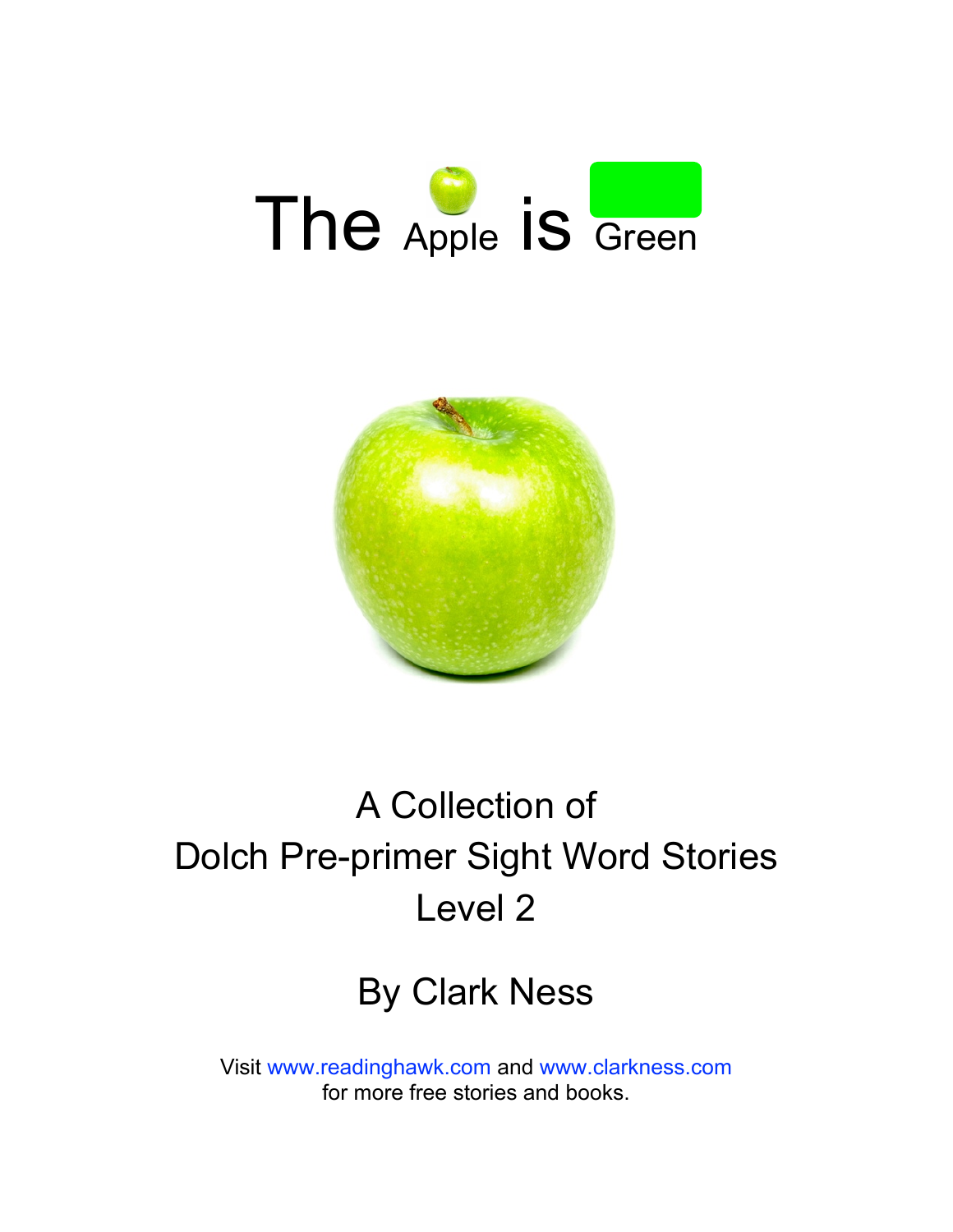



Words in Dolch pre-primer level 2: a, big, is, red, the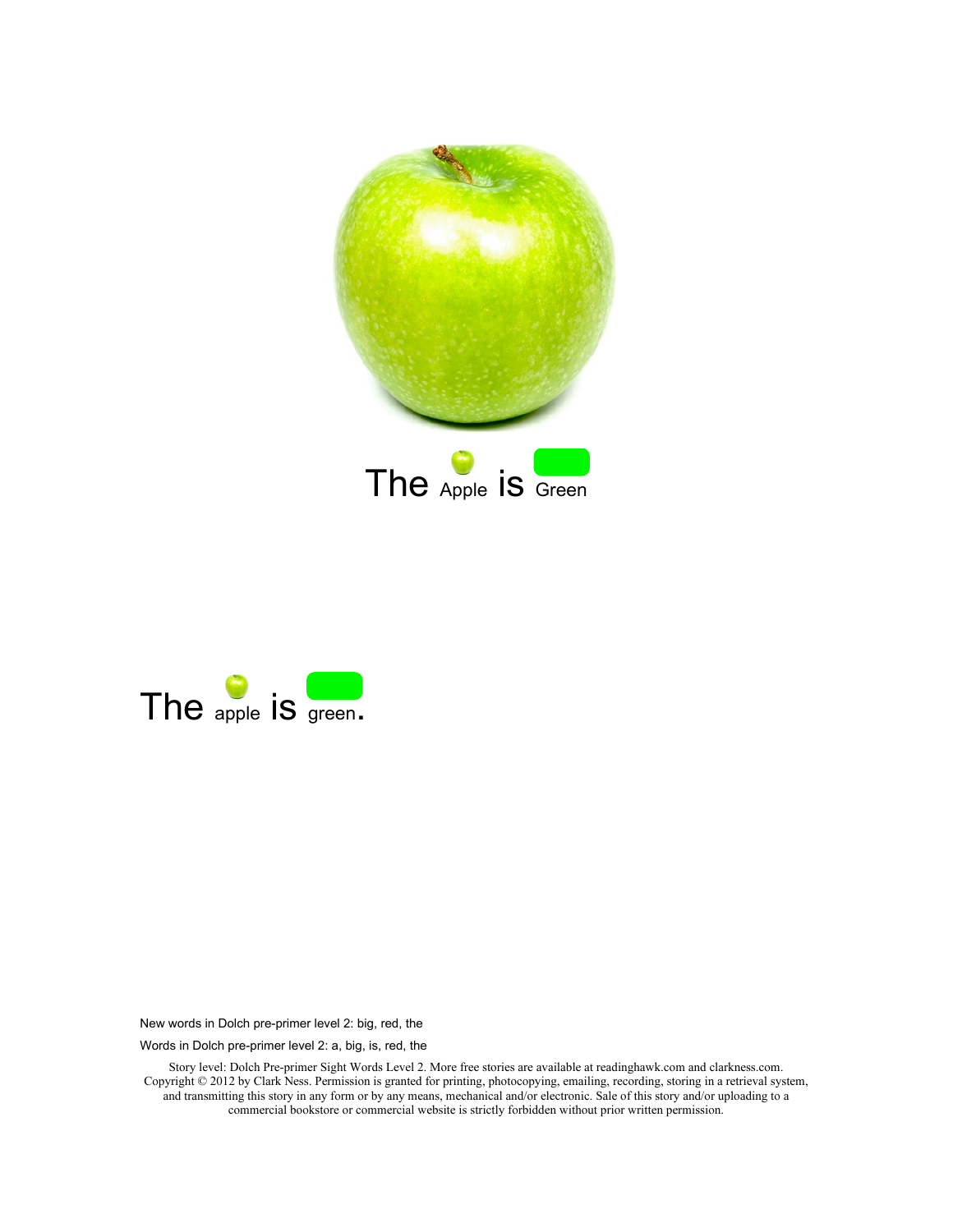

### The Apple is Red



New words in Dolch pre-primer level 2: big, red, the

Words in Dolch pre-primer level 2: a, big, is, red, the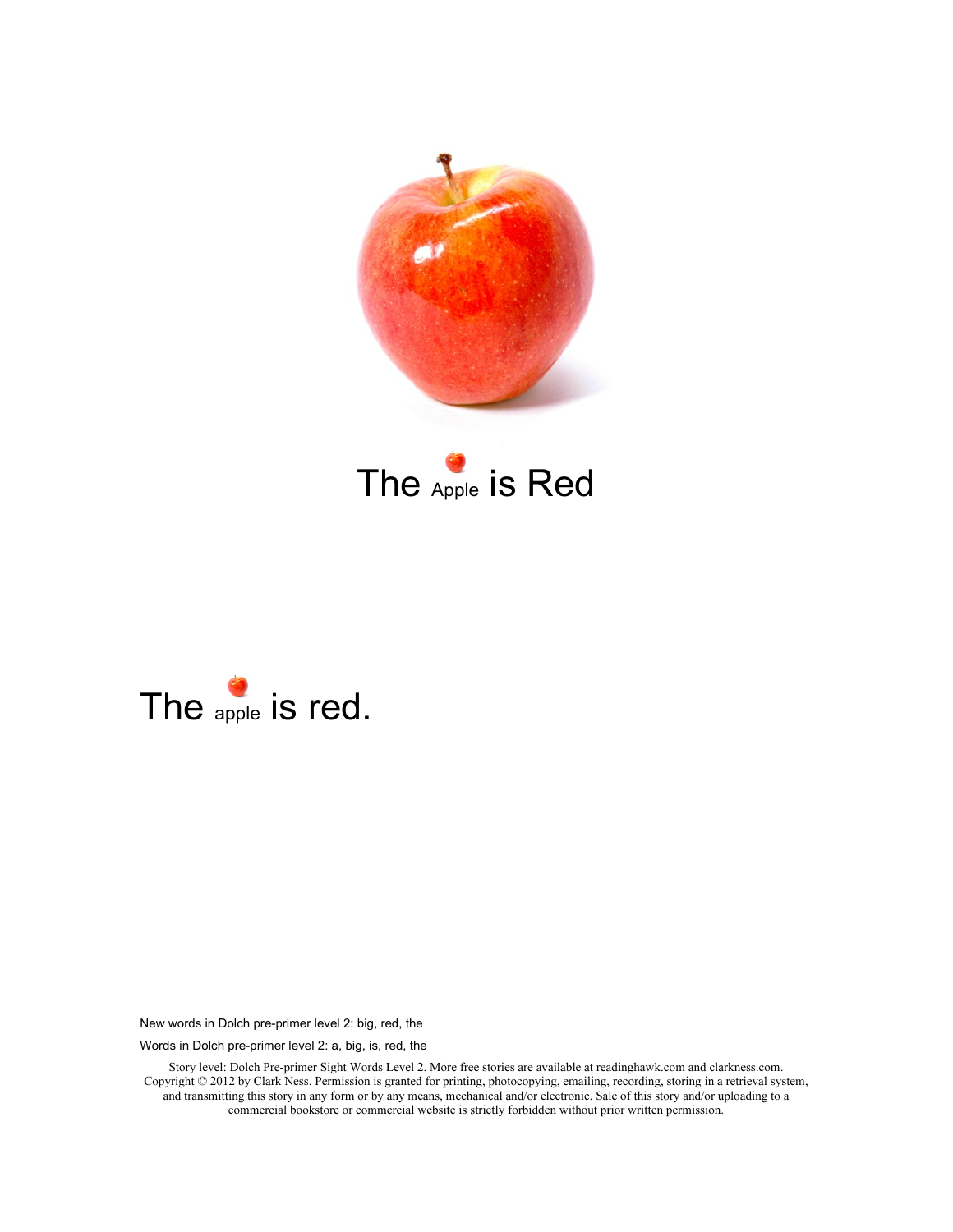



Words in Dolch pre-primer level 2: a, big, is, red, the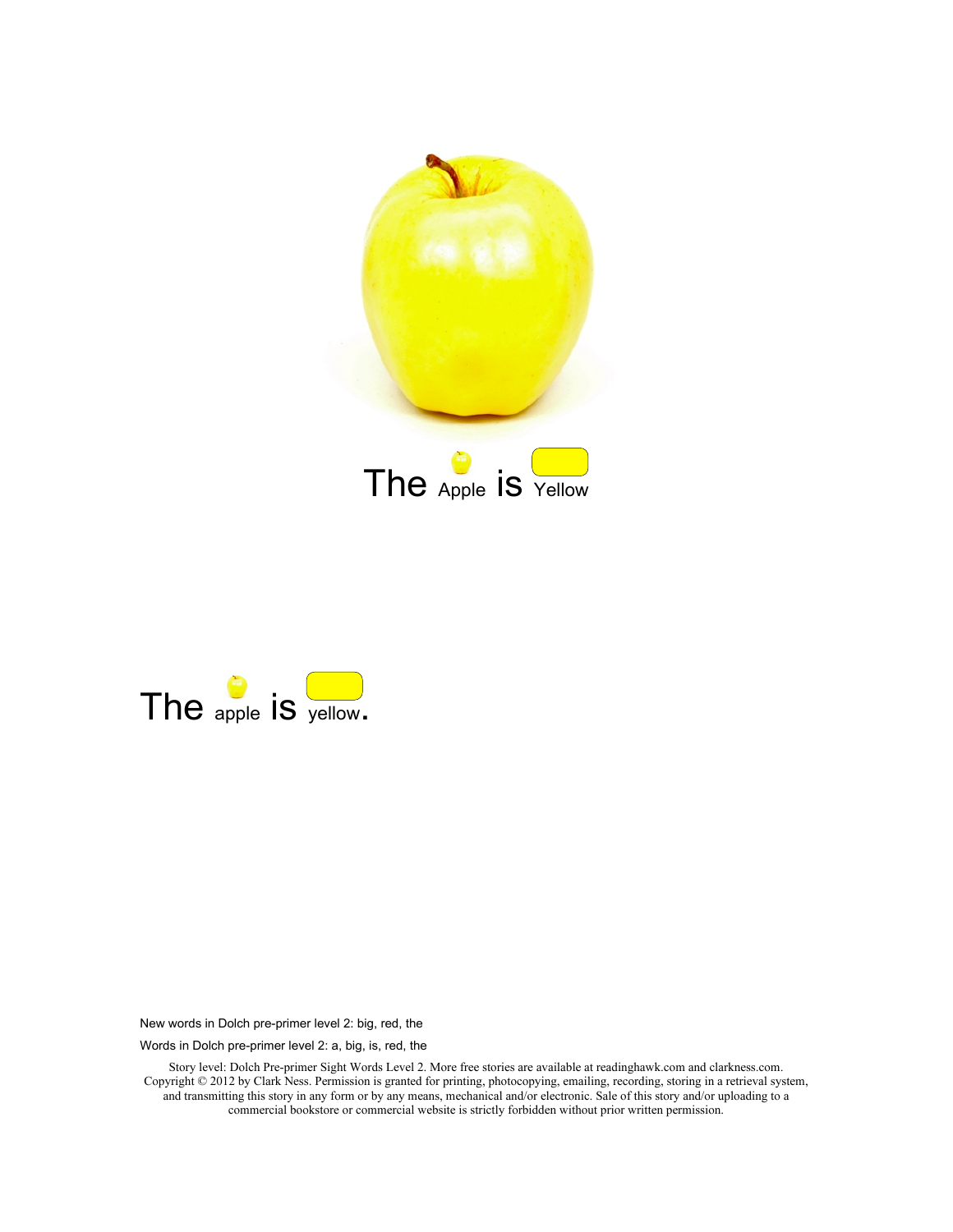

The strawberry is Red



New words in Dolch pre-primer level 2: big, red, the

Words in Dolch pre-primer level 2: a, big, is, red, the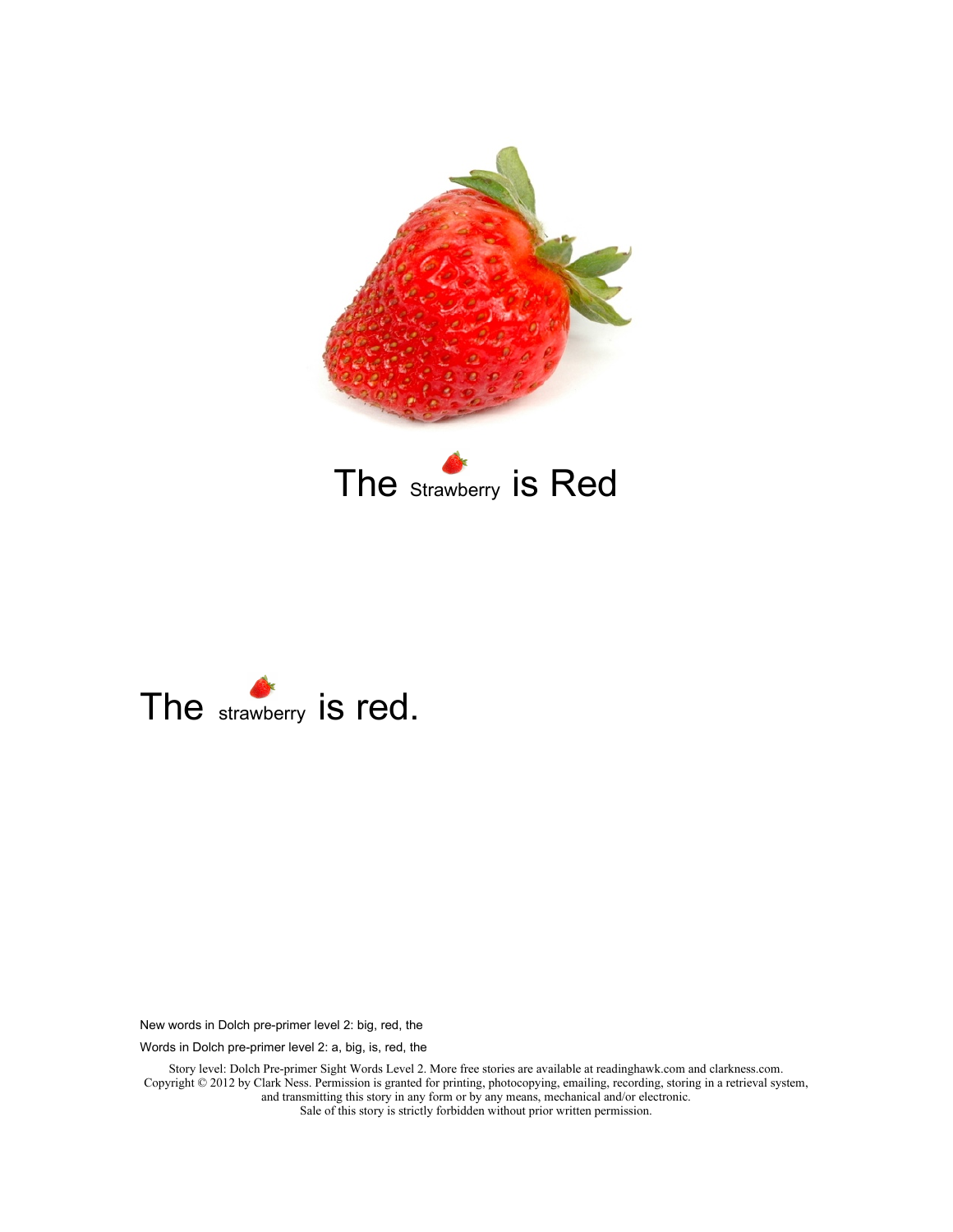

The Tomato is Red



New words in Dolch pre-primer level 2: big, red, the

Words in Dolch pre-primer level 2: a, big, is, red, the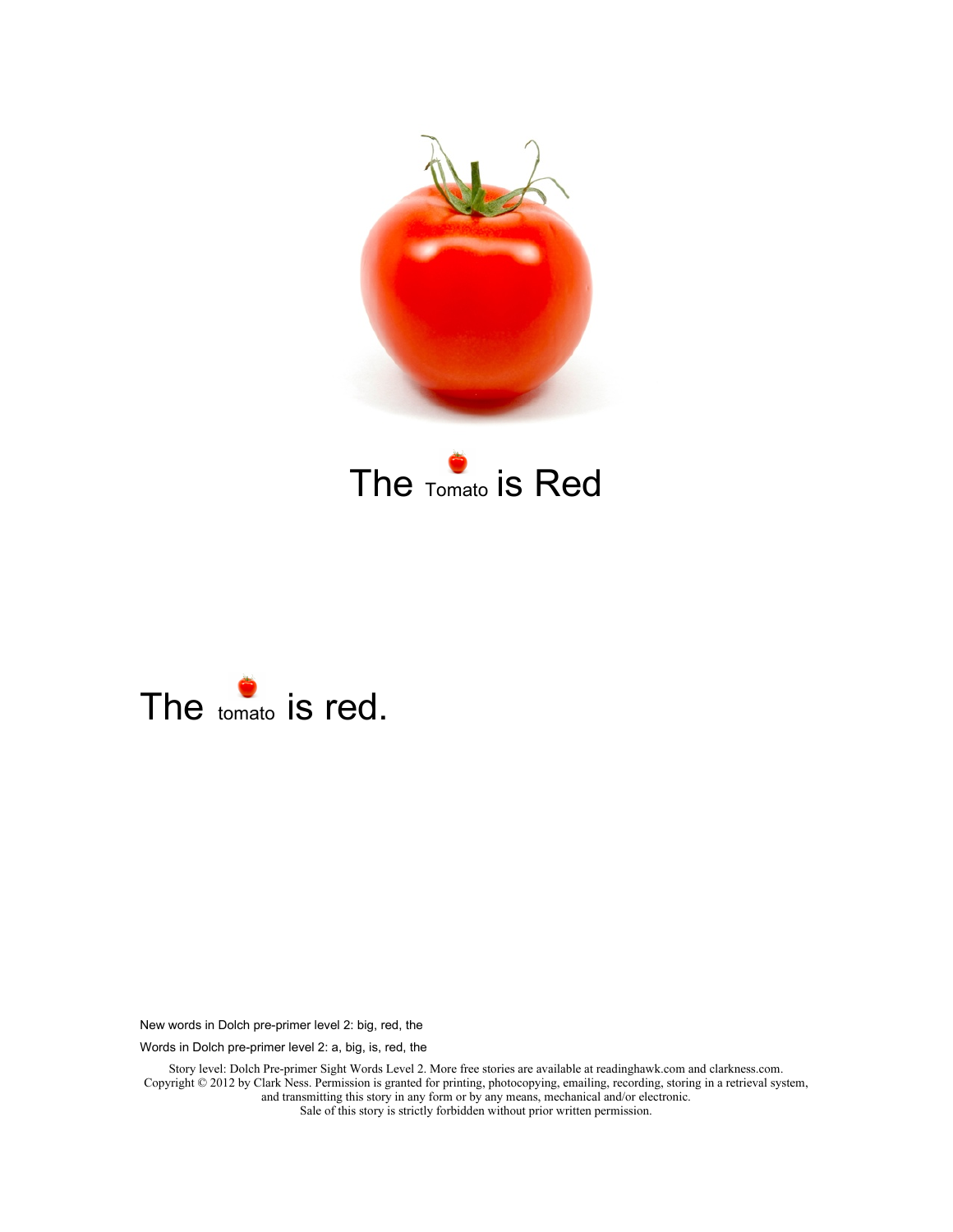



Words in Dolch pre-primer level 2: a, big, is, red, the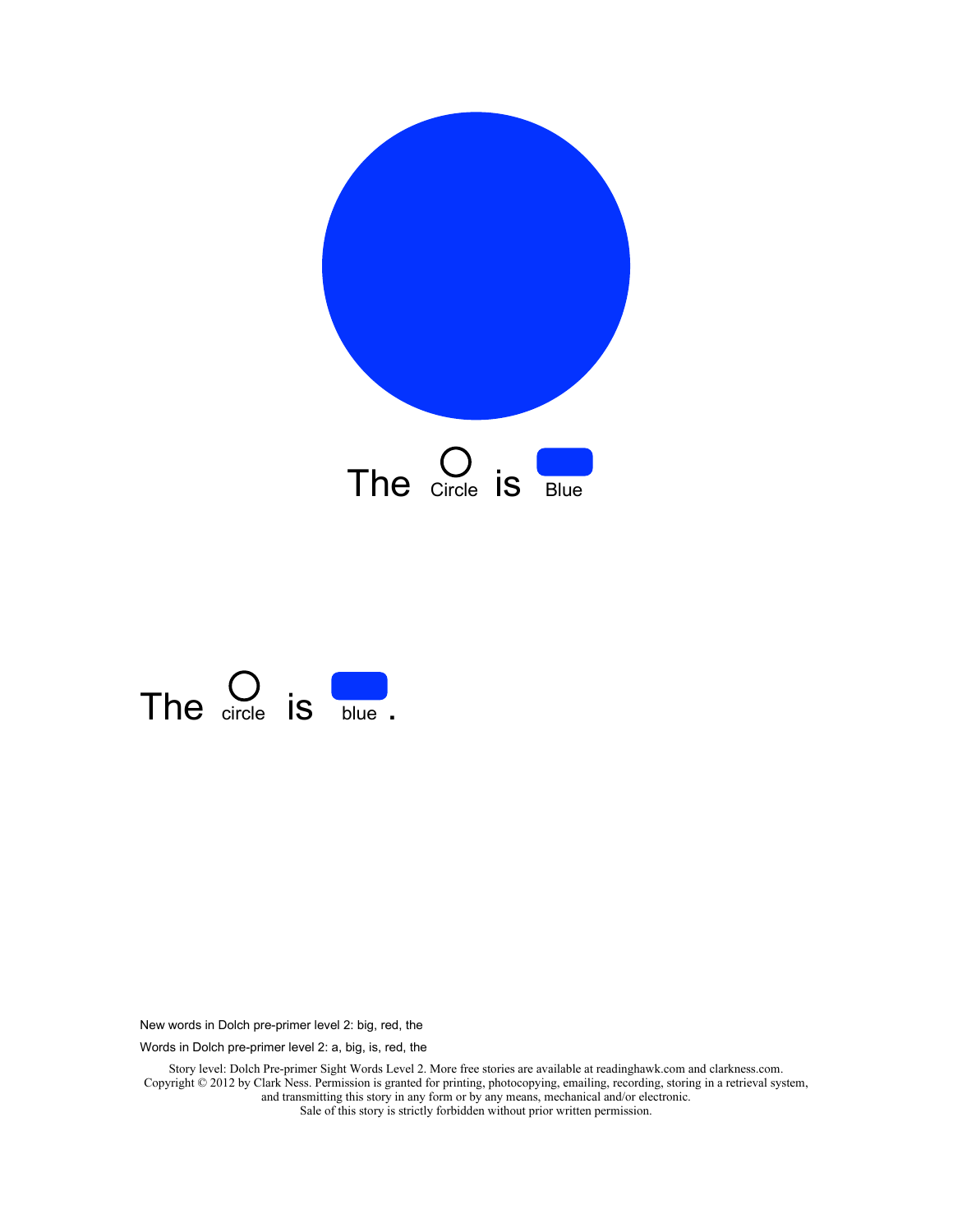

The Circle is Red

## The  $\bigcirc$  is red.

New words in Dolch pre-primer level 2: big, red, the

Words in Dolch pre-primer level 2: a, big, is, red, the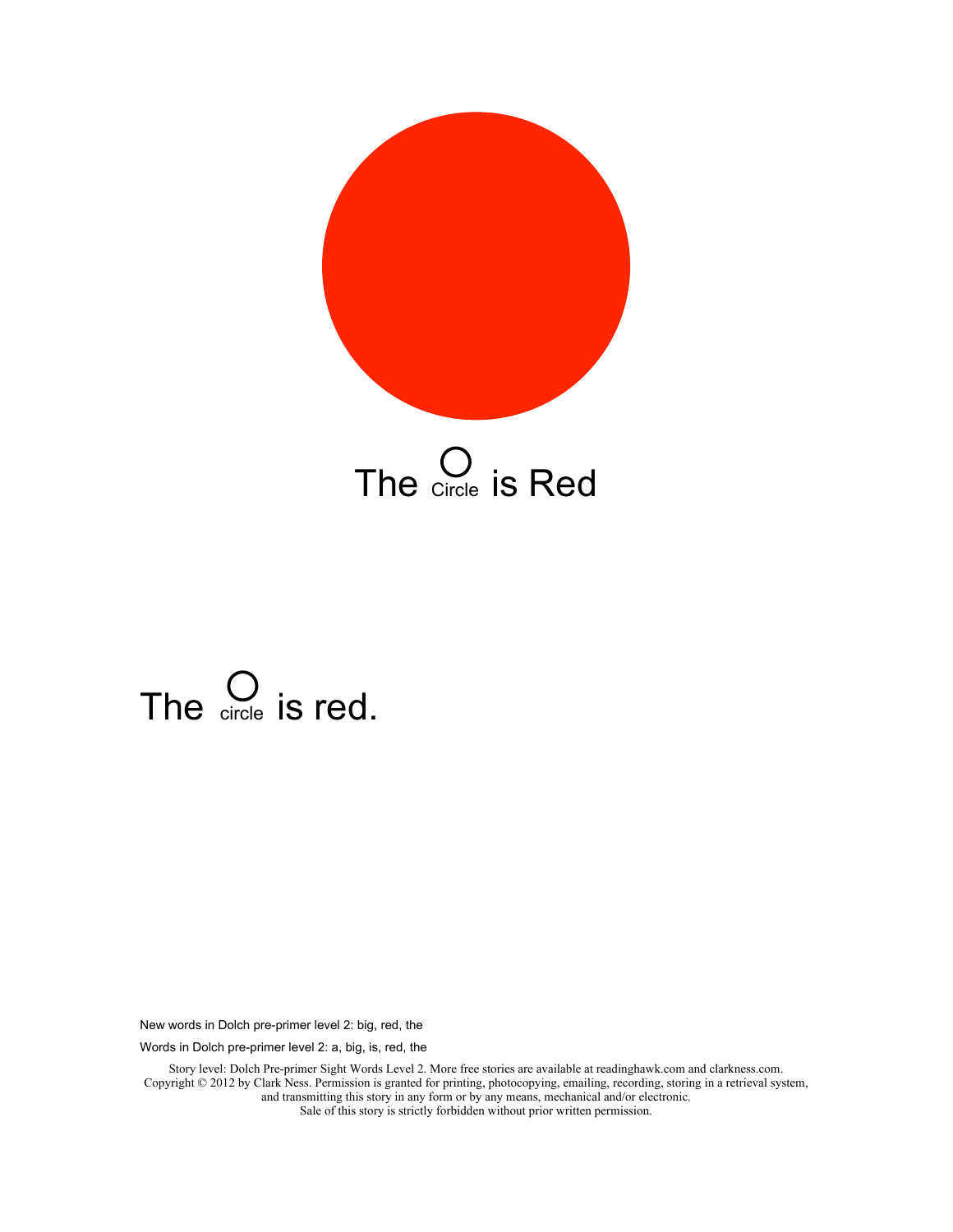



Words in Dolch pre-primer level 2: a, big, is, red, the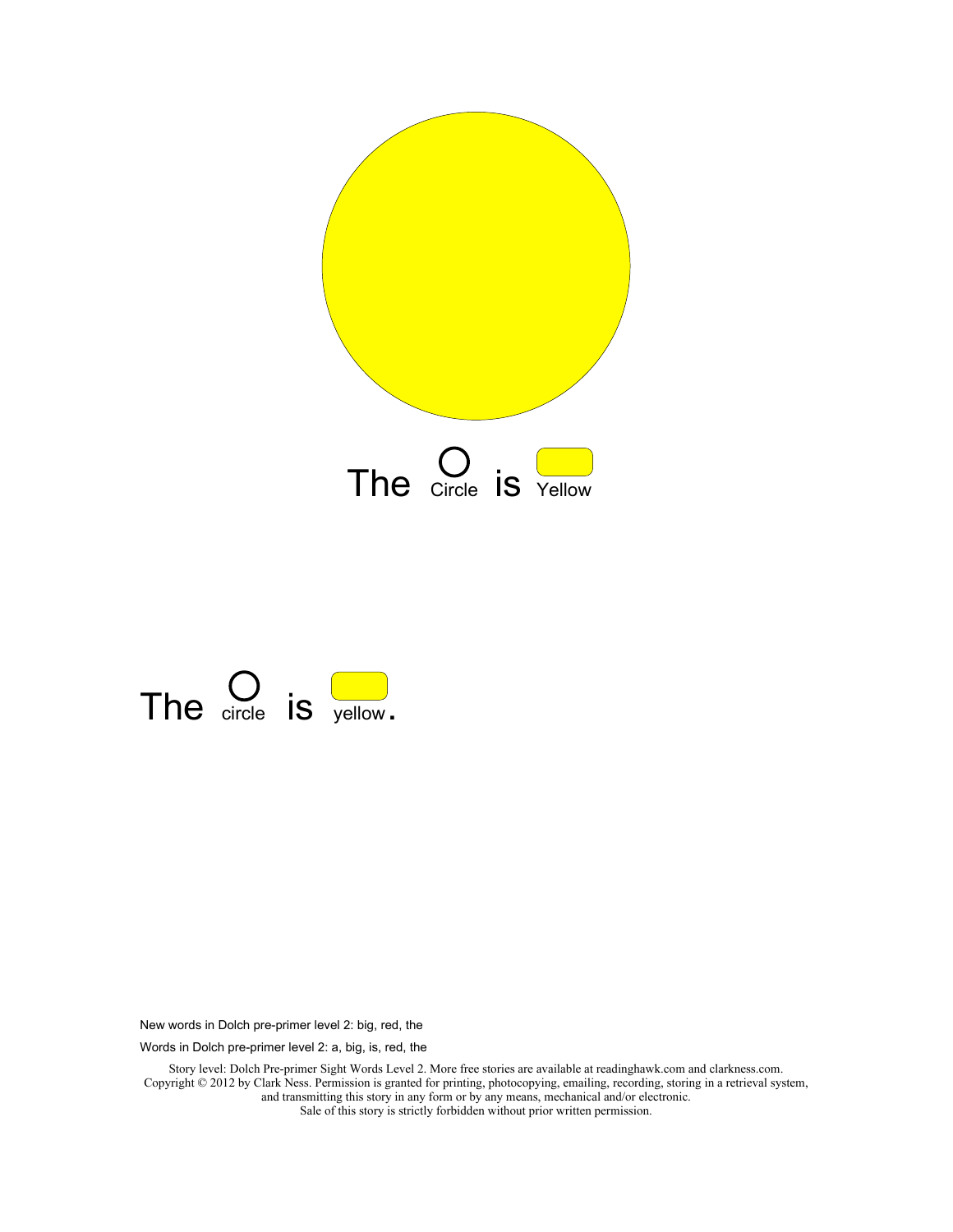



Words in Dolch pre-primer level 2: a, big, is, red, the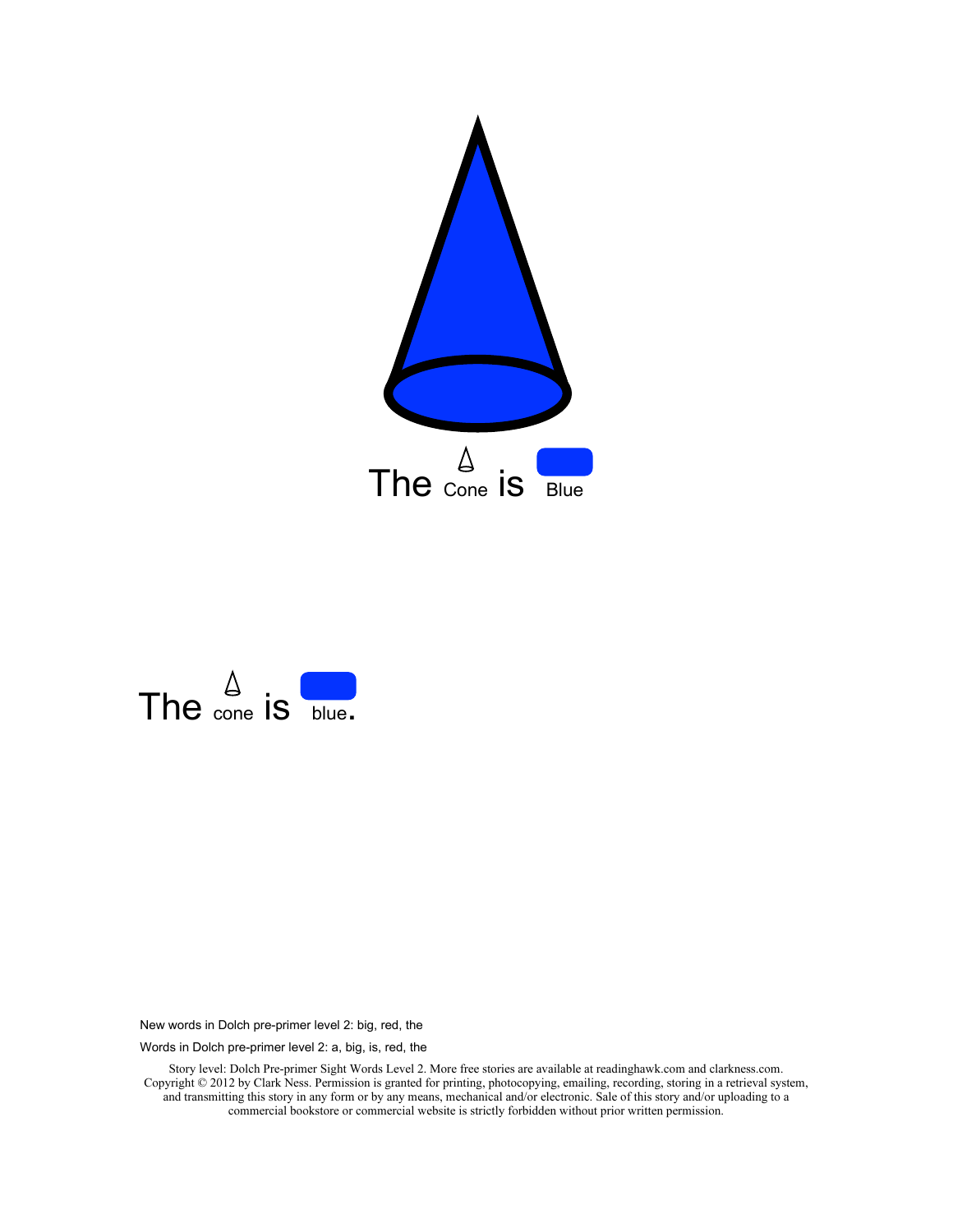



Words in Dolch pre-primer level 2: a, big, is, red, the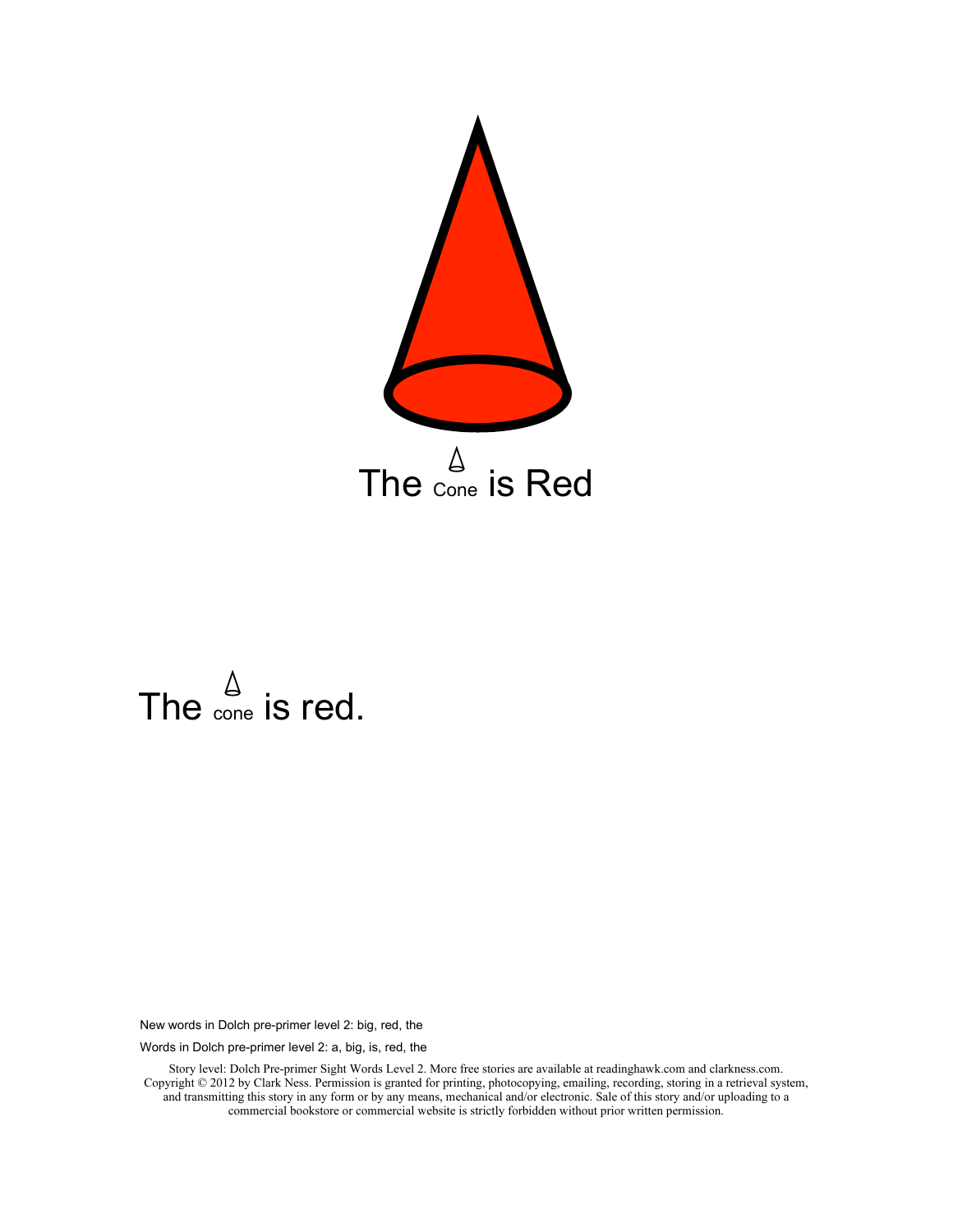



Words in Dolch pre-primer level 2: a, big, is, red, the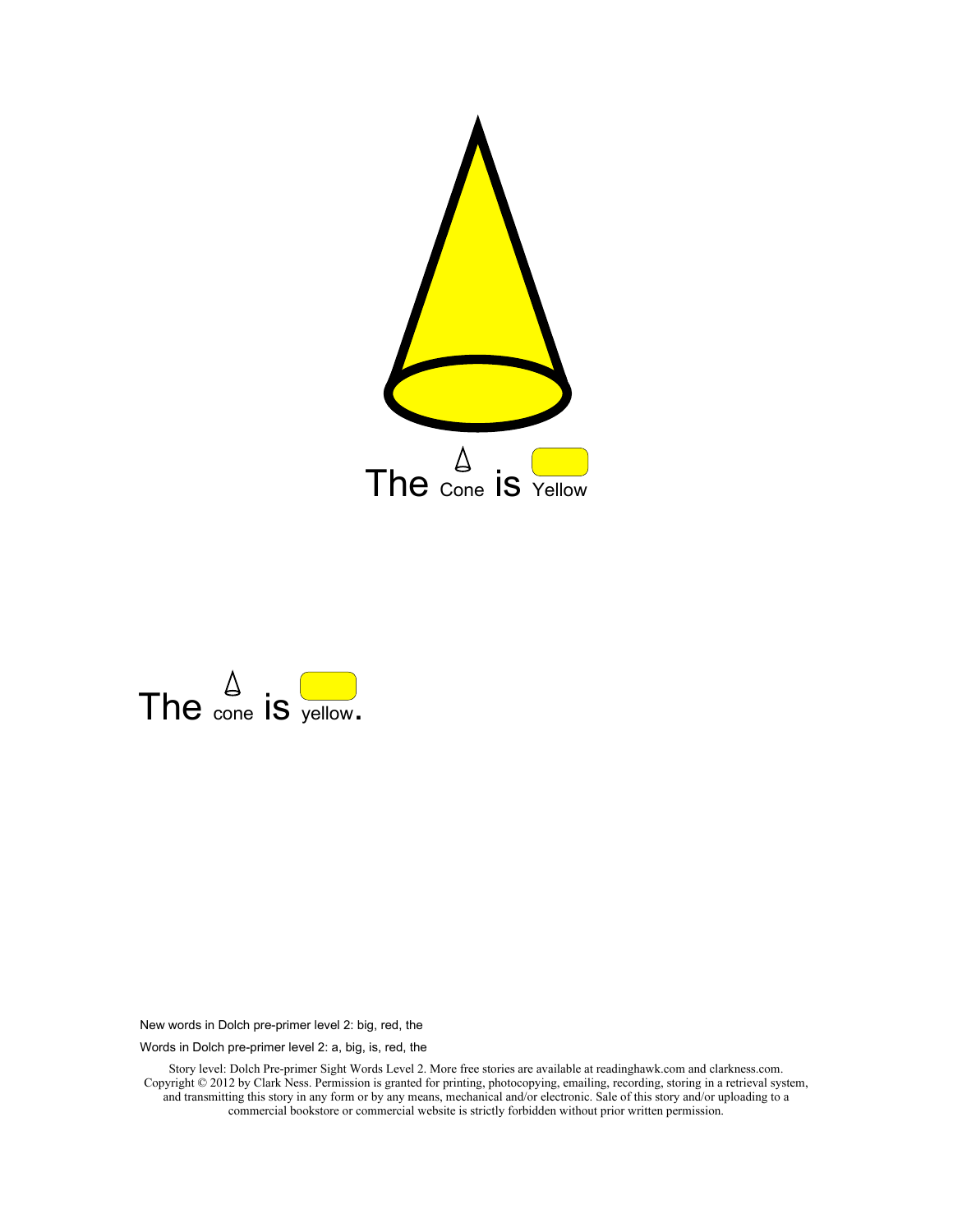



Words in Dolch pre-primer level 2: a, big, is, red, the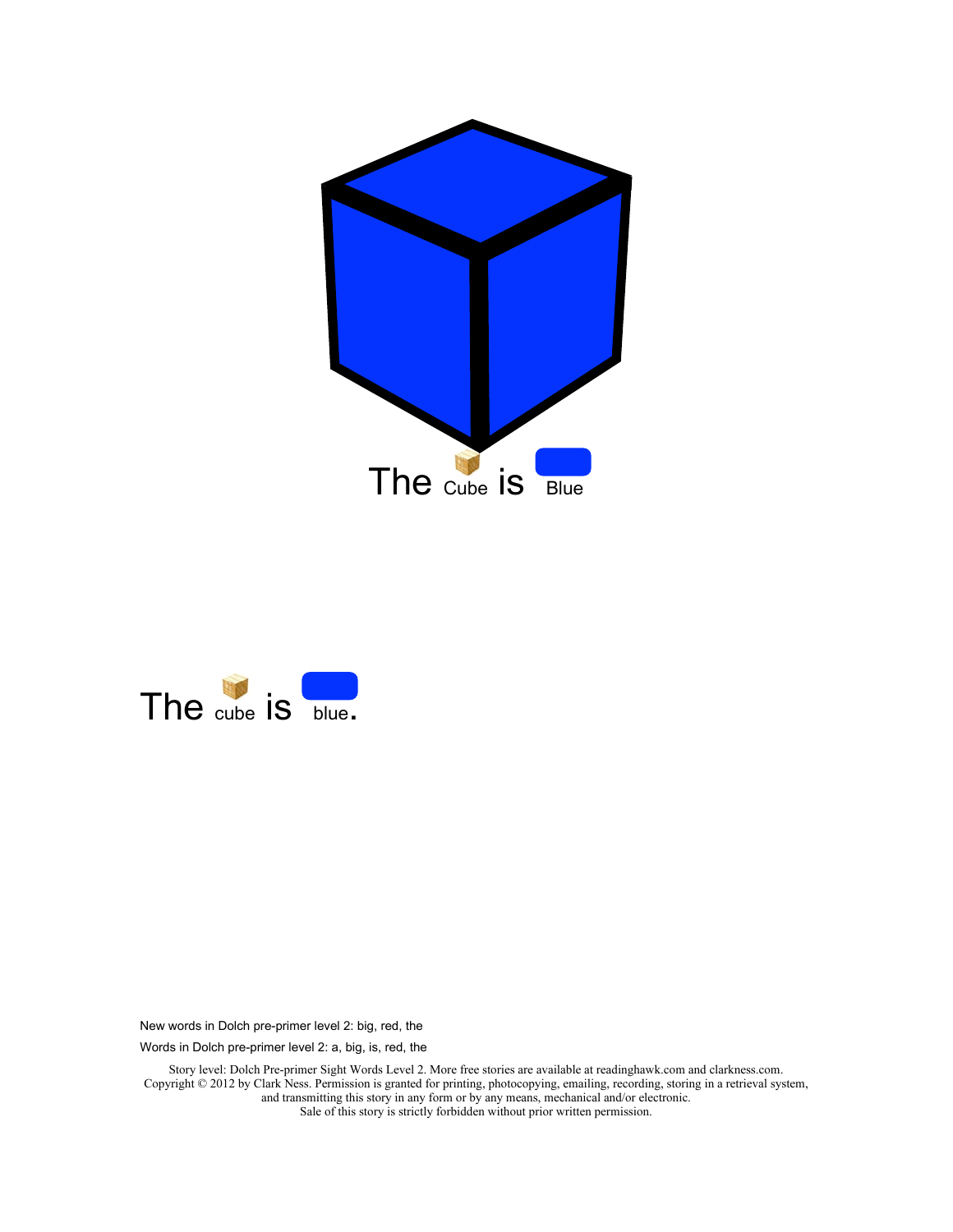



Words in Dolch pre-primer level 2: a, big, is, red, the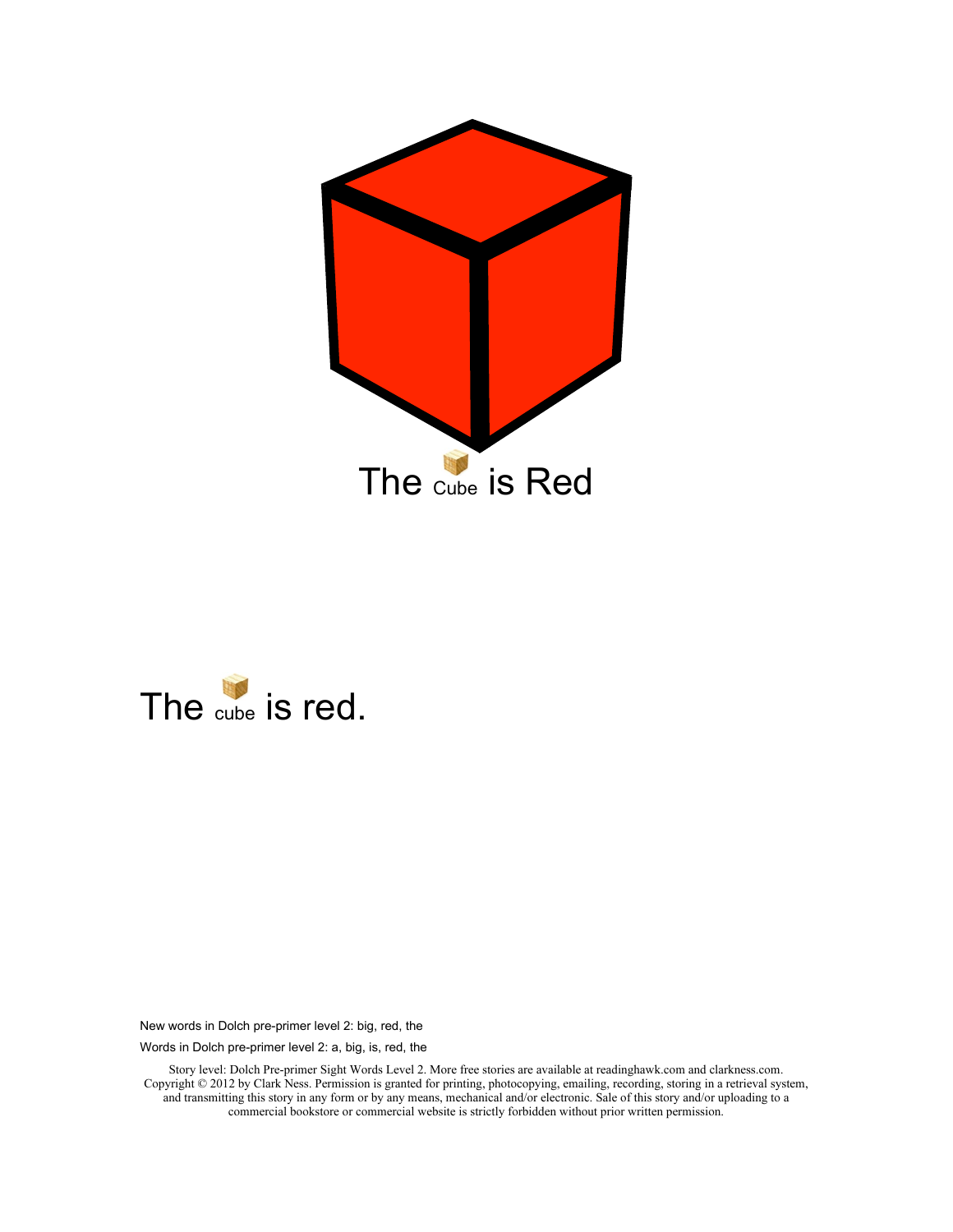



Words in Dolch pre-primer level 2: a, big, is, red, the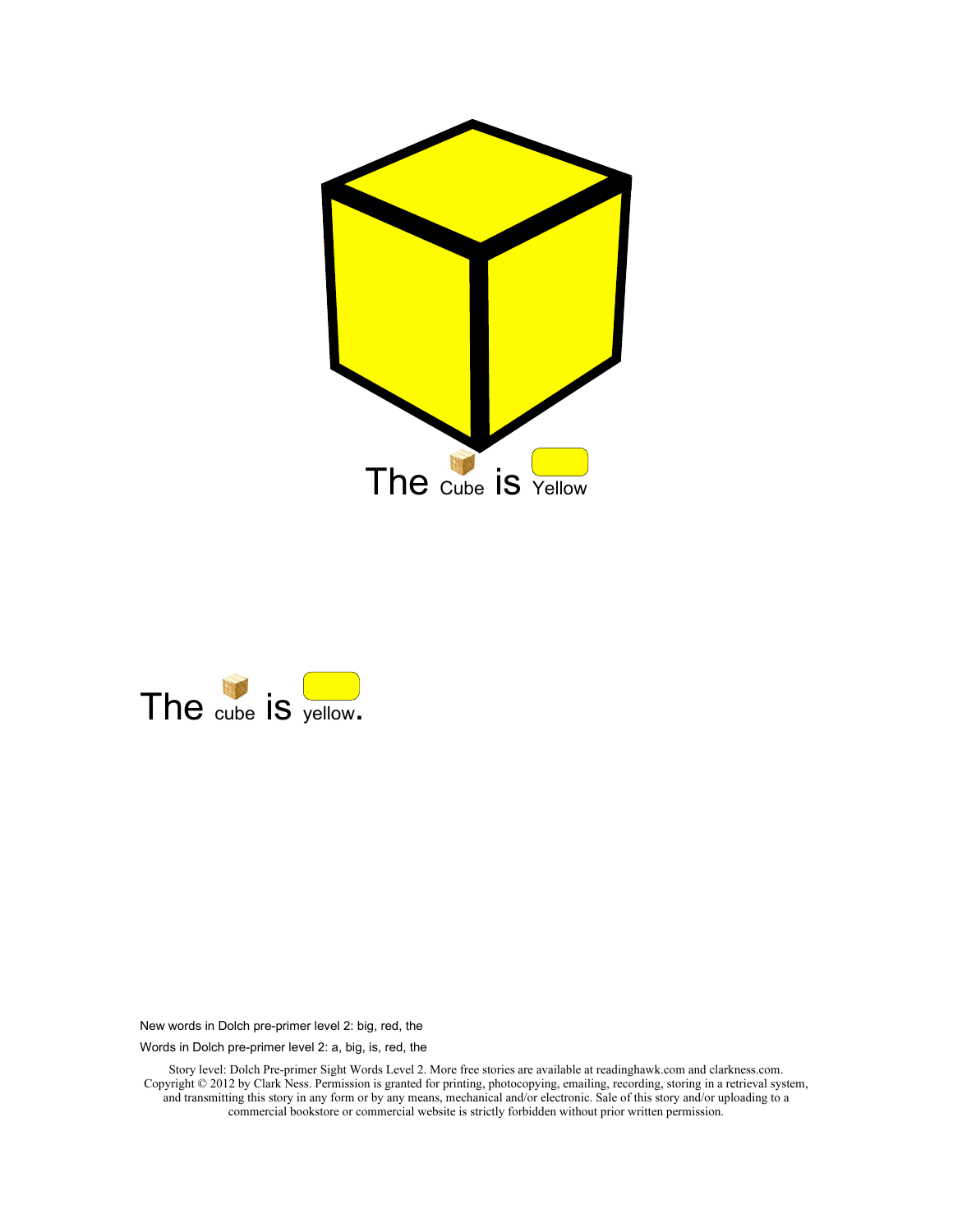



Words in Dolch pre-primer level 2: a, big, is, red, the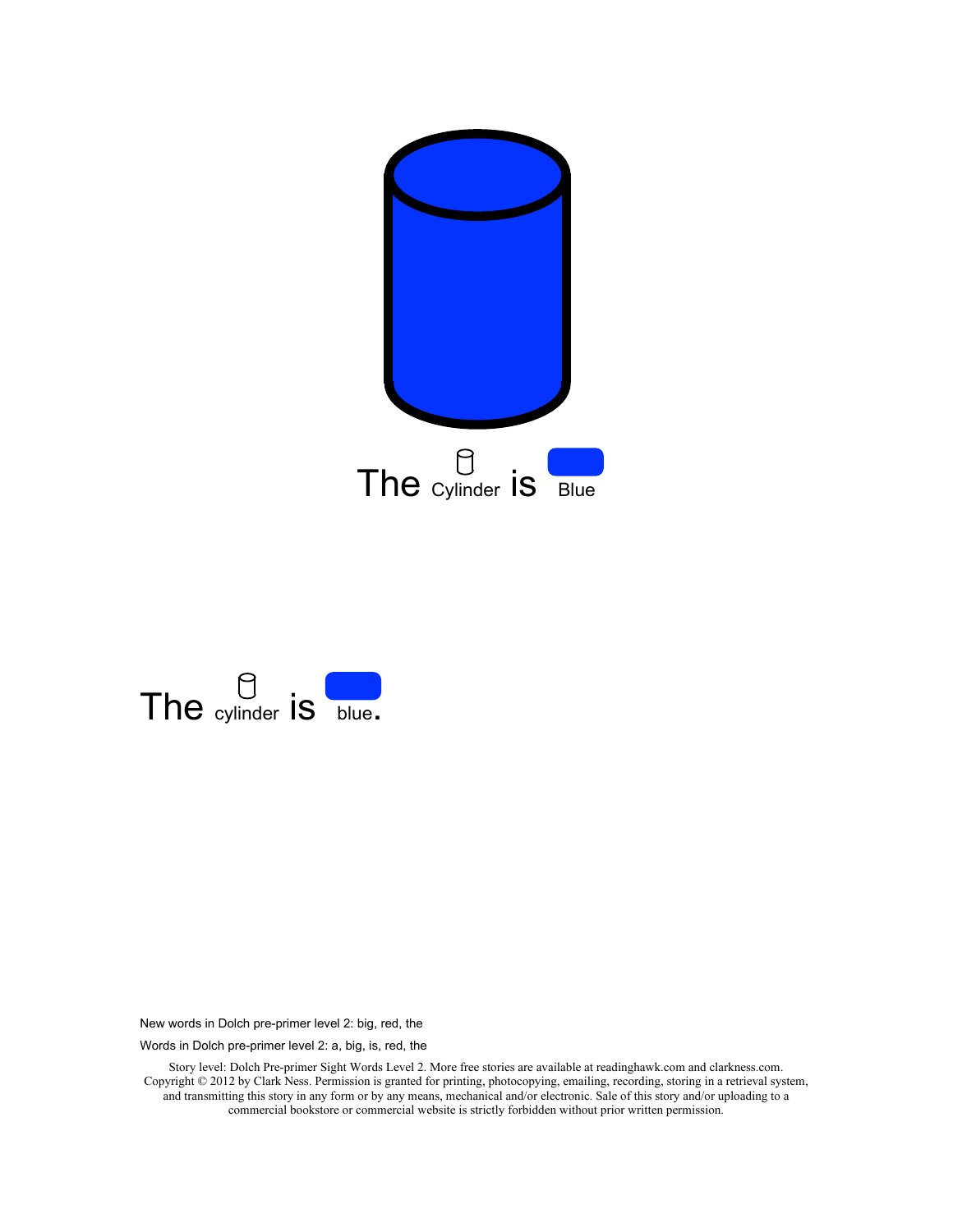

# The cylinder is red.

New words in Dolch pre-primer level 2: big, red, the

Words in Dolch pre-primer level 2: a, big, is, red, the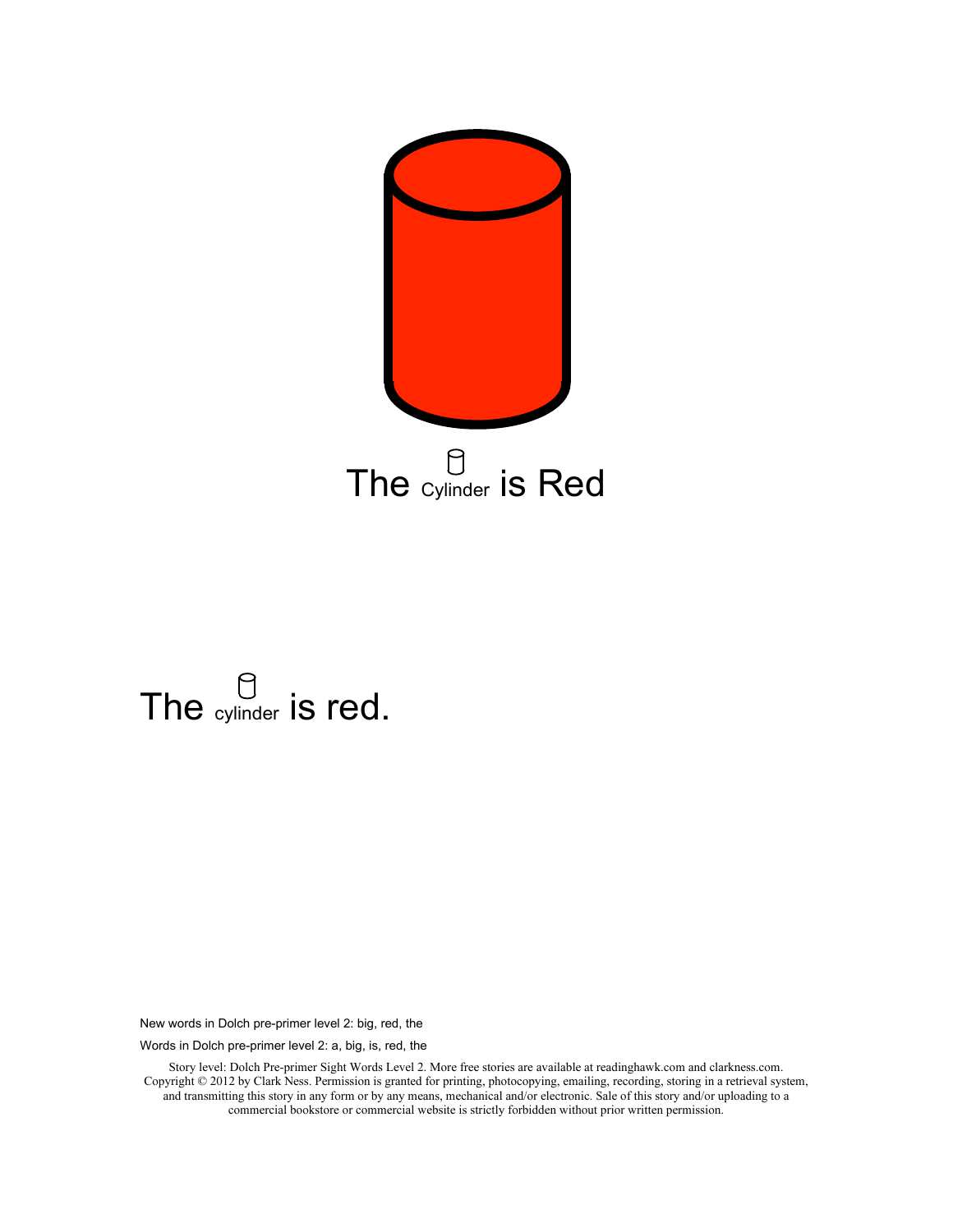



Words in Dolch pre-primer level 2: a, big, is, red, the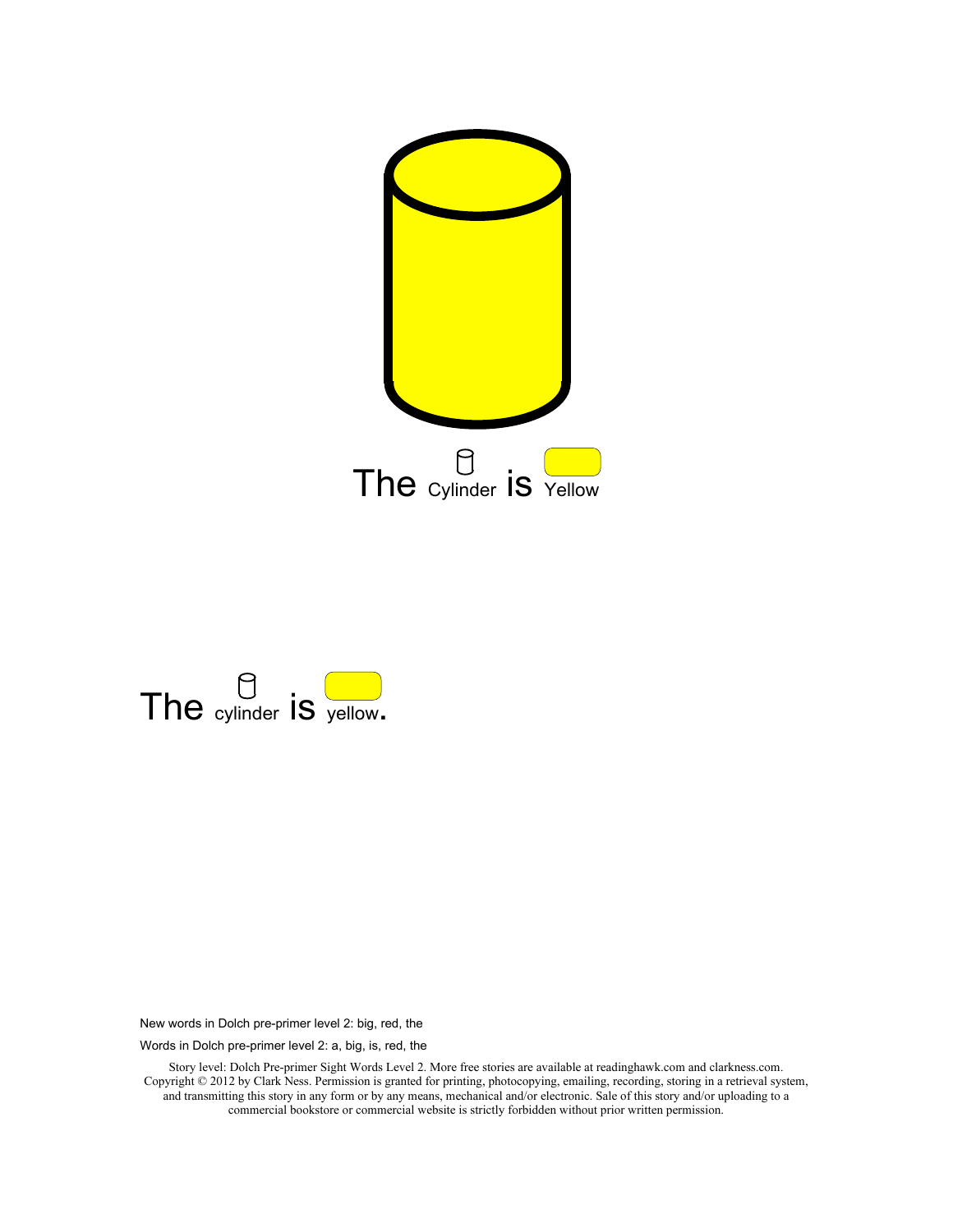



Words in Dolch pre-primer level 2: a, big, is, red, the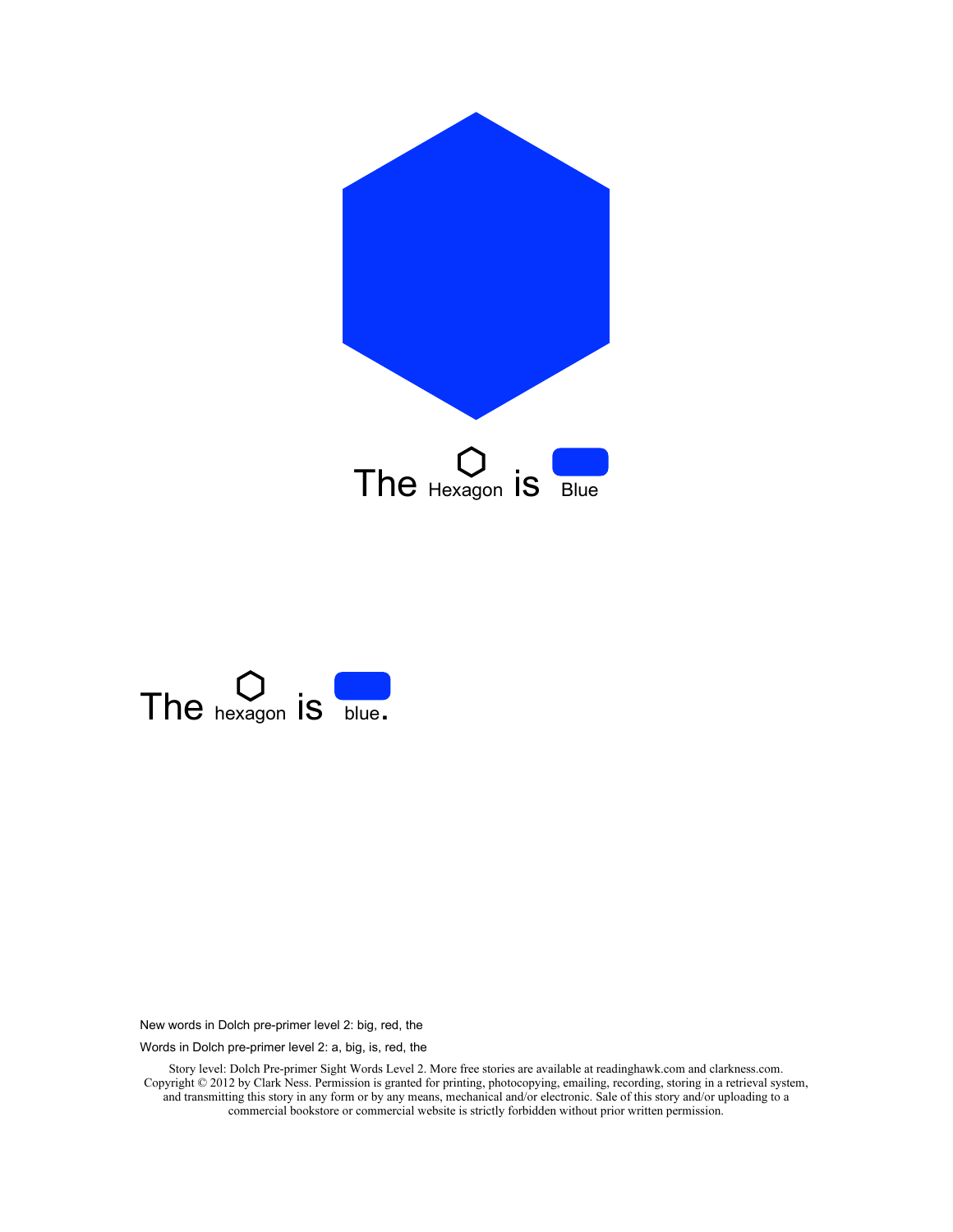



Words in Dolch pre-primer level 2: a, big, is, red, the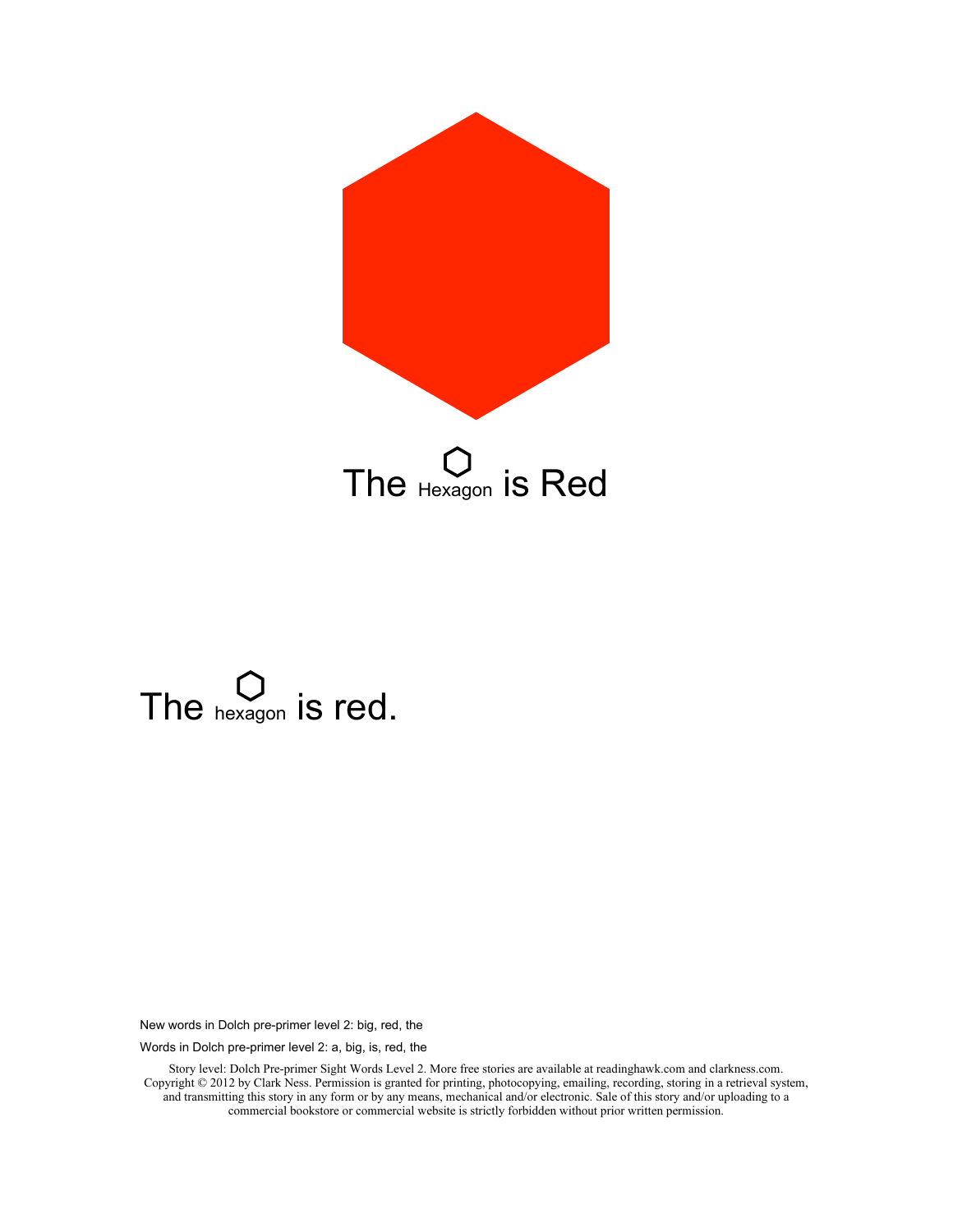



Words in Dolch pre-primer level 2: a, big, is, red, the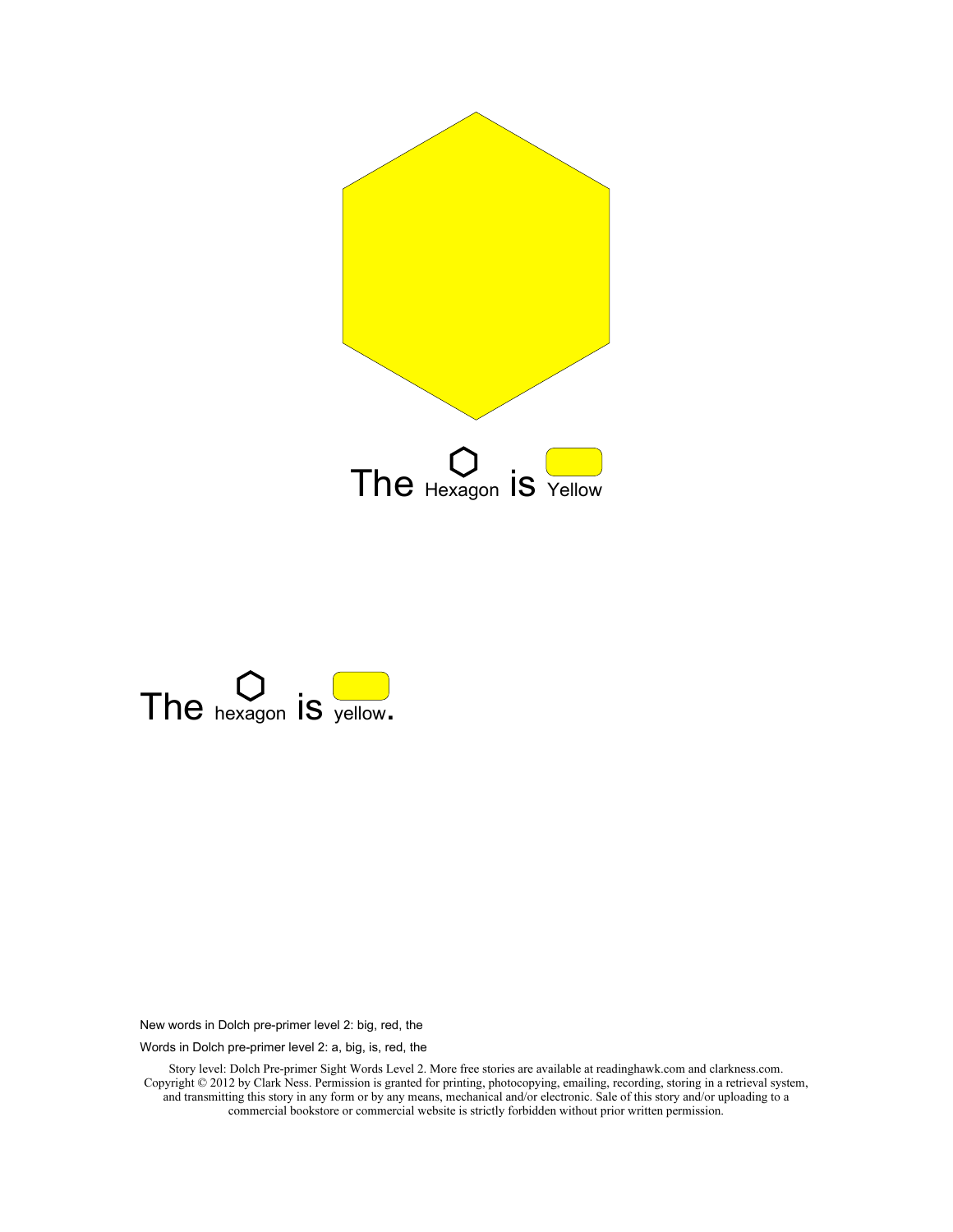



Words in Dolch pre-primer level 2: a, big, is, red, the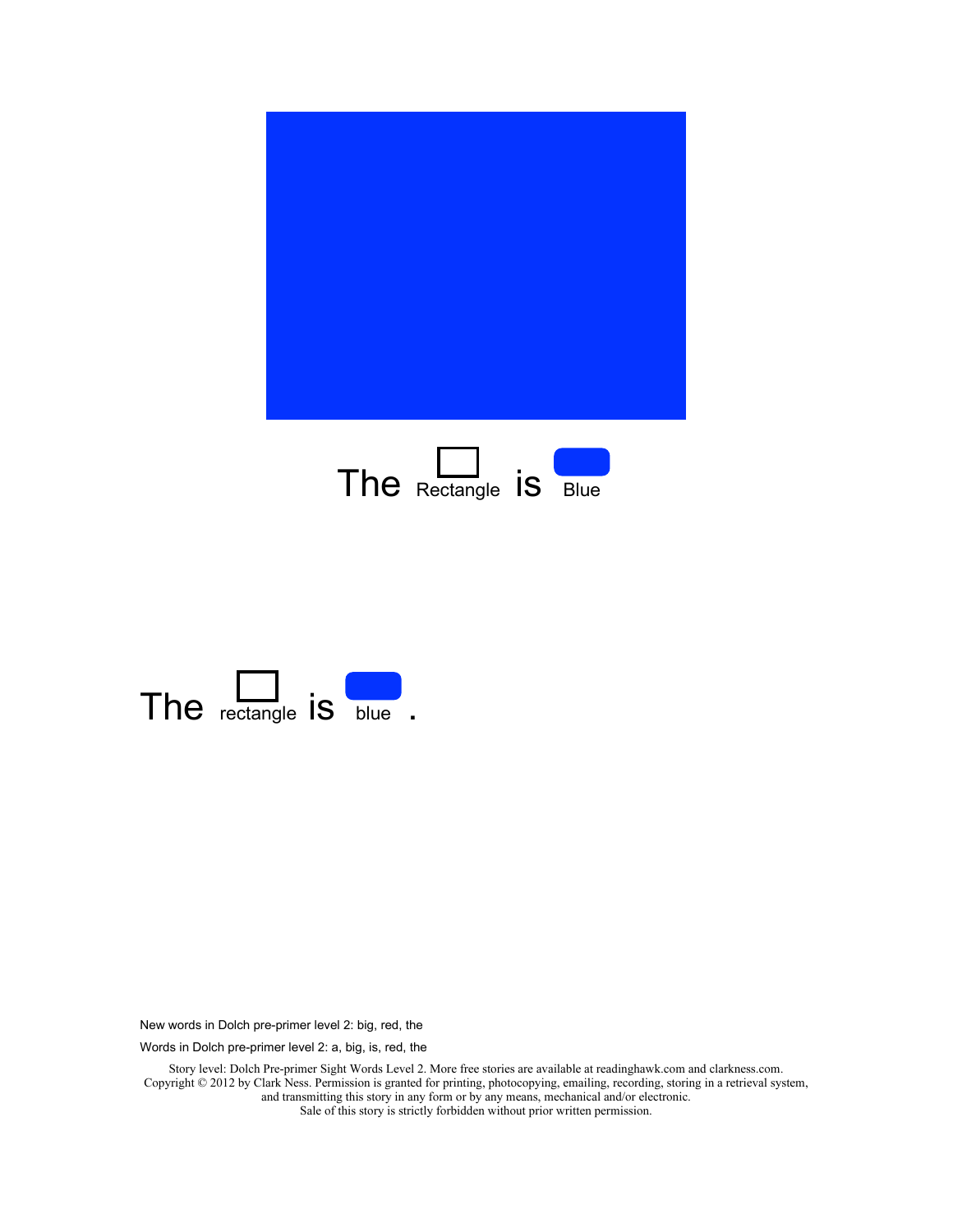

### The  $R$ ectangle is Red



New words in Dolch pre-primer level 2: big, red, the

Words in Dolch pre-primer level 2: a, big, is, red, the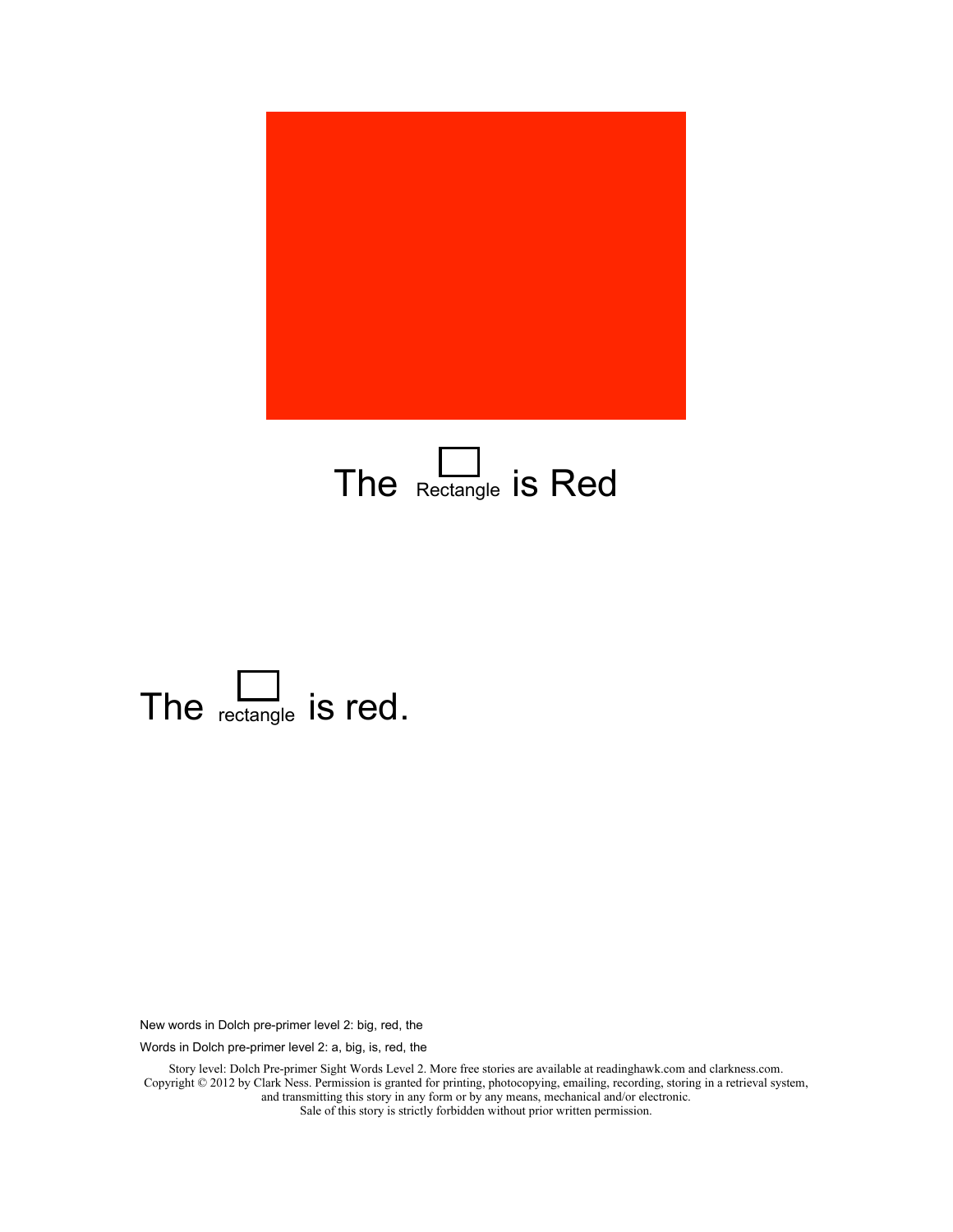



Words in Dolch pre-primer level 2: a, big, is, red, the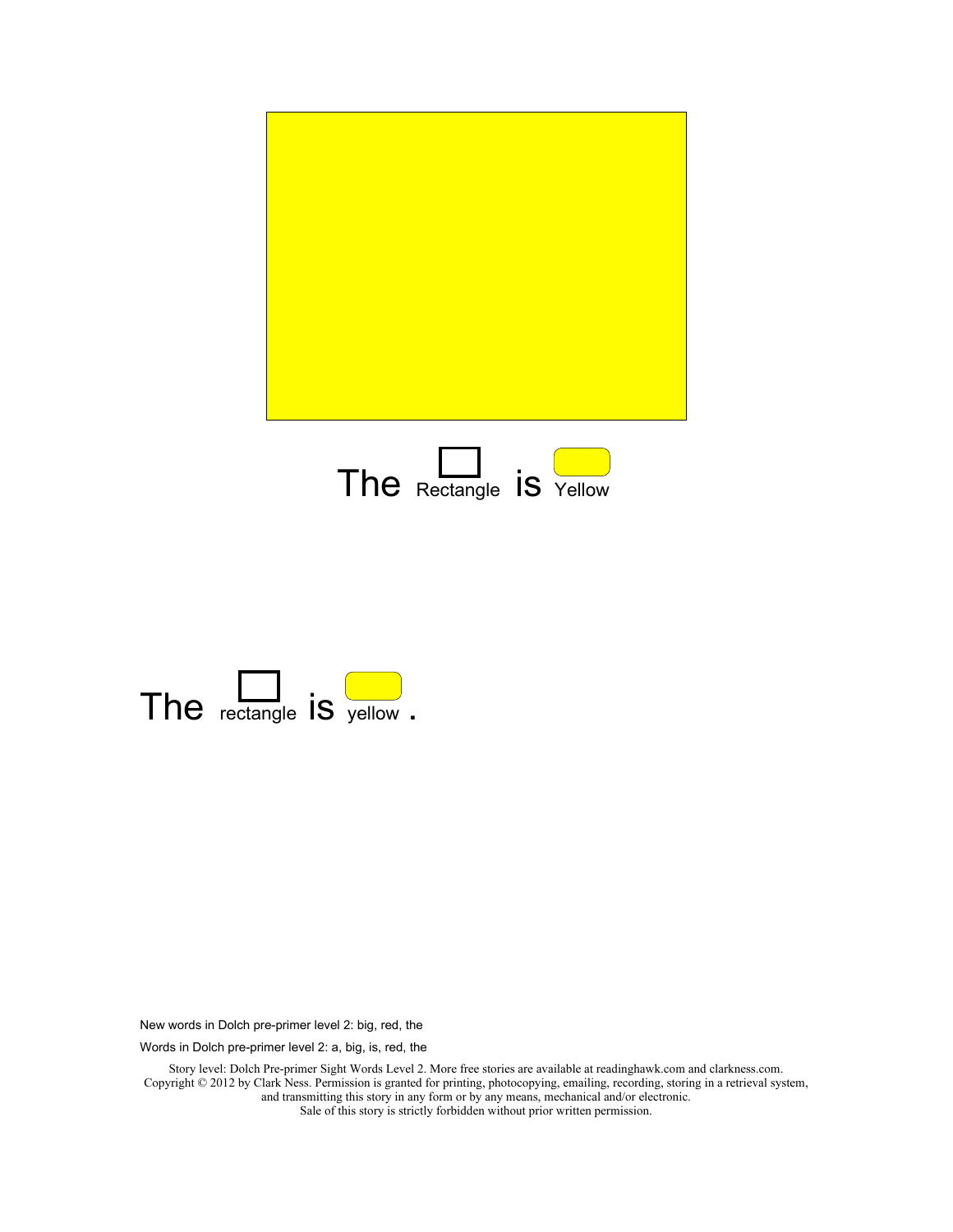



Words in Dolch pre-primer level 2: a, big, is, red, the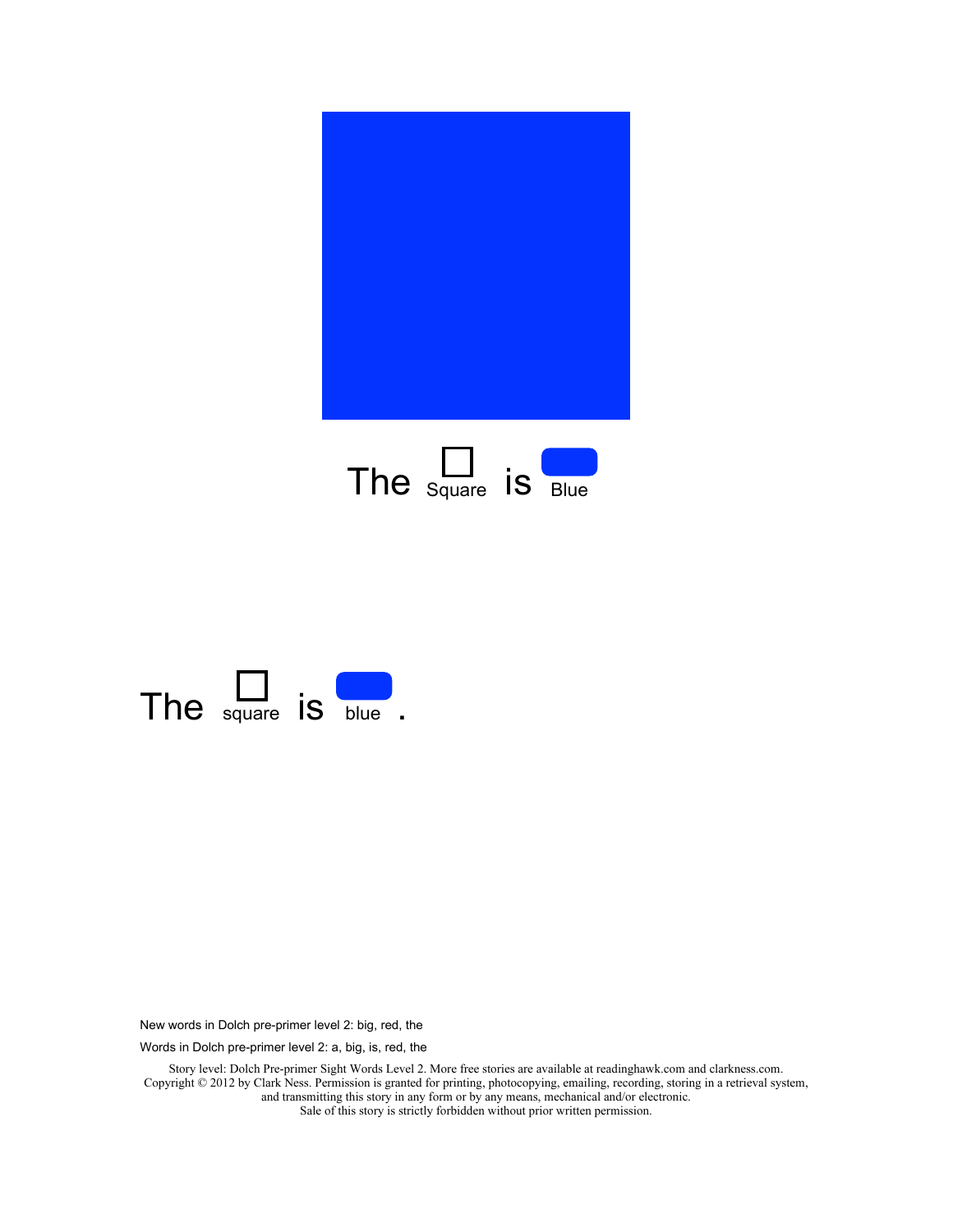

### The  $\sum_{\text{square}}$  is Red



New words in Dolch pre-primer level 2: big, red, the

Words in Dolch pre-primer level 2: a, big, is, red, the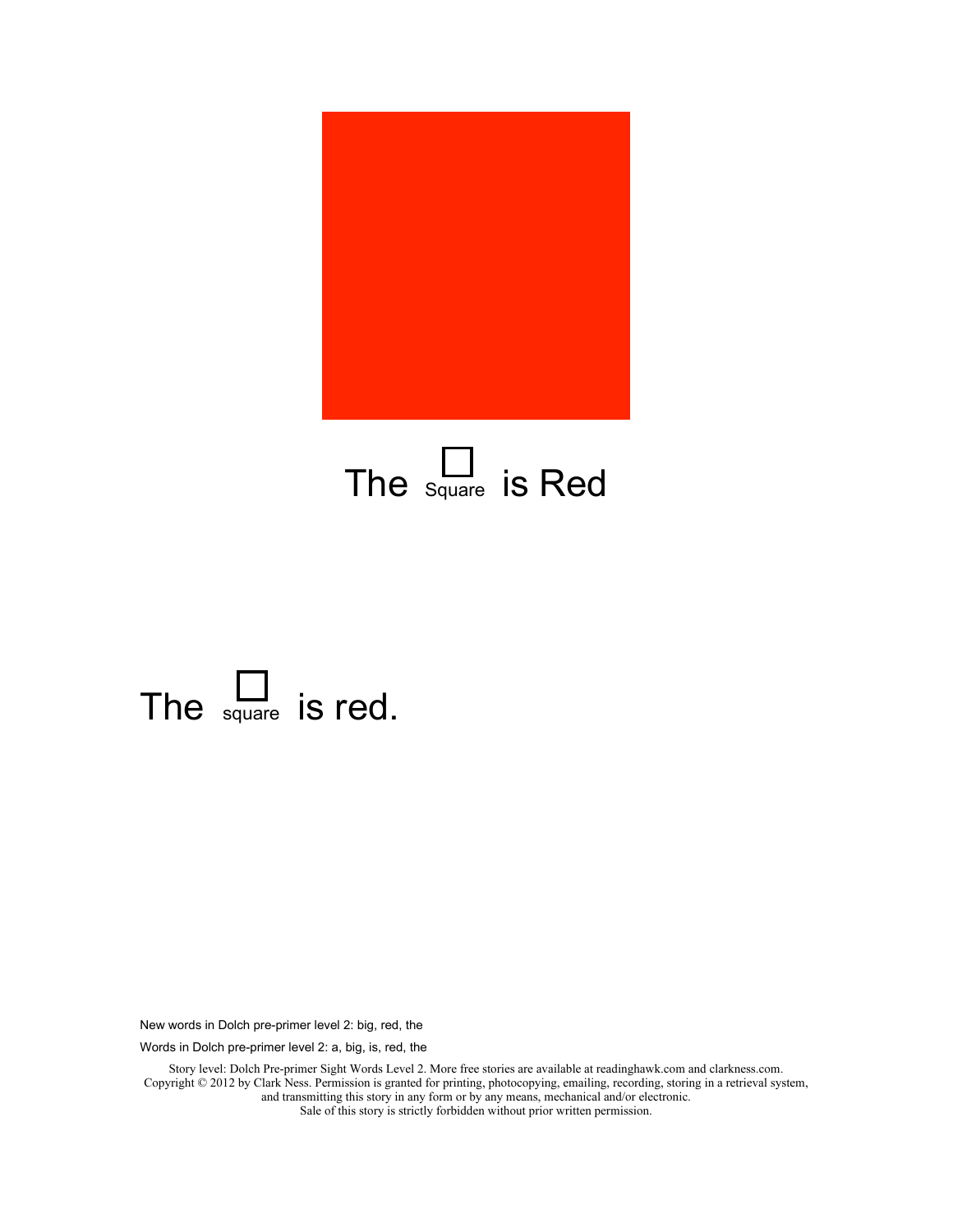





Words in Dolch pre-primer level 2: a, big, is, red, the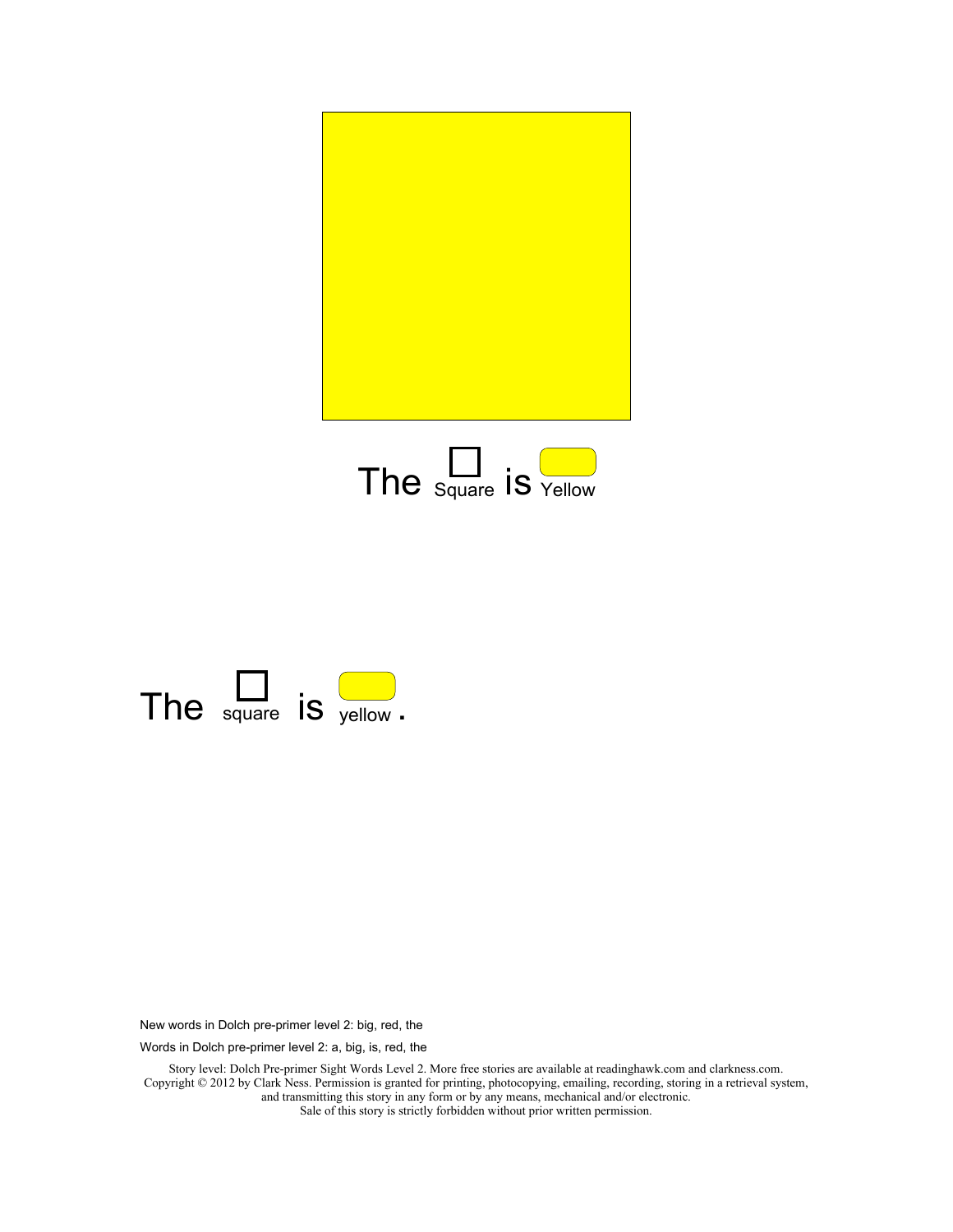



Words in Dolch pre-primer level 2: a, big, is, red, the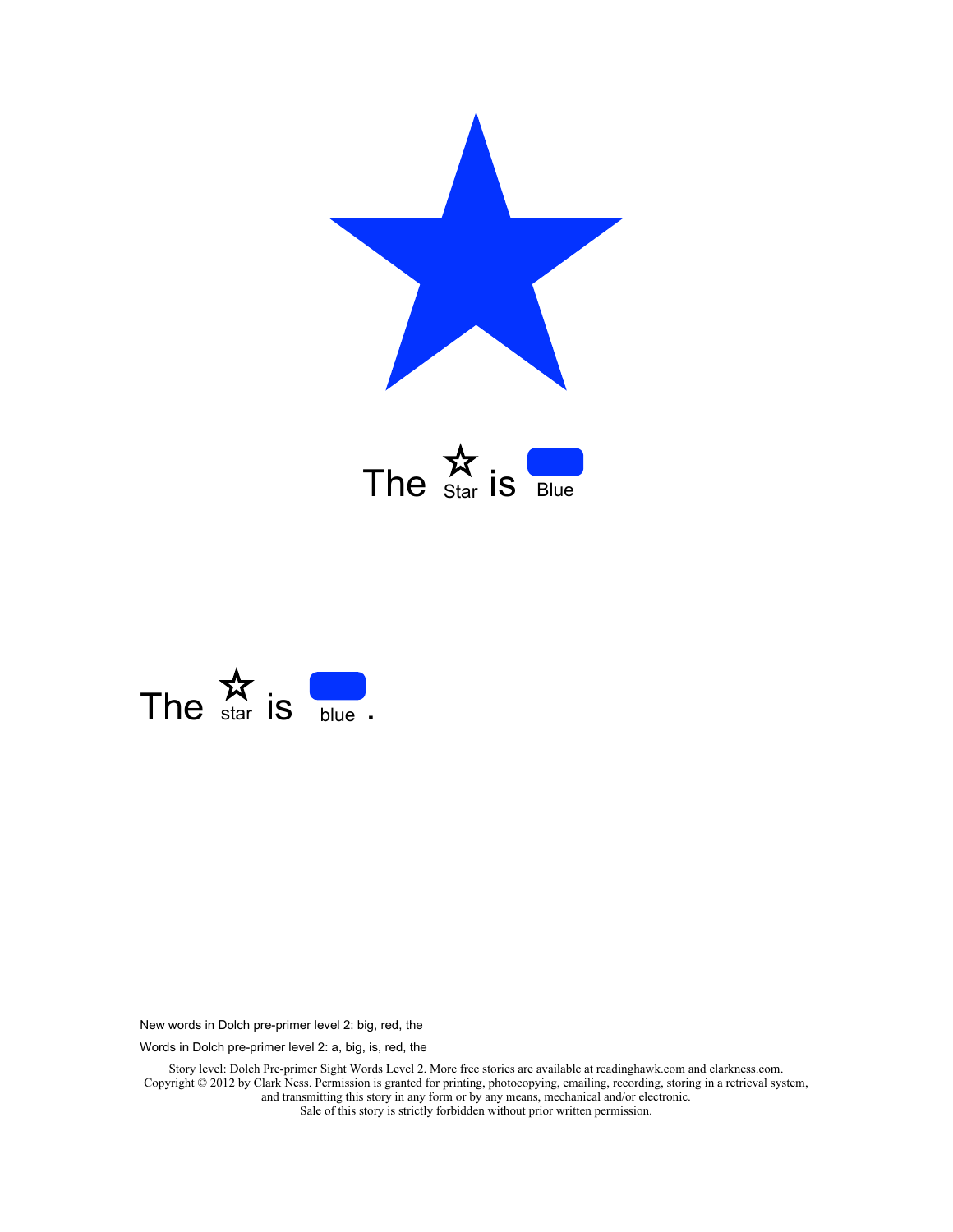





Words in Dolch pre-primer level 2: a, big, is, red, the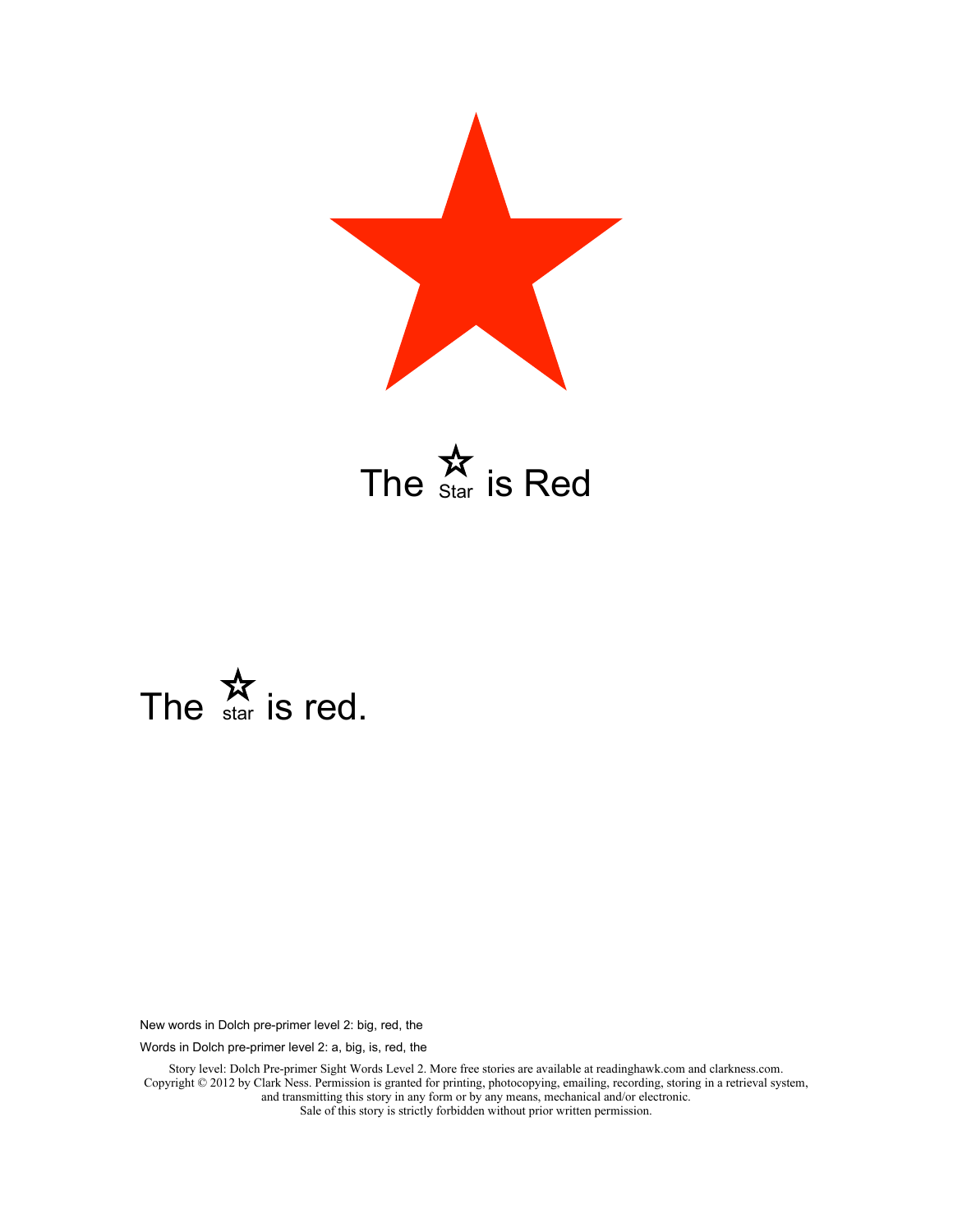

The  $\sum_{\text{Star}}$  is  $\sum_{\text{Yellow}}$ 



Words in Dolch pre-primer level 2: a, big, is, red, the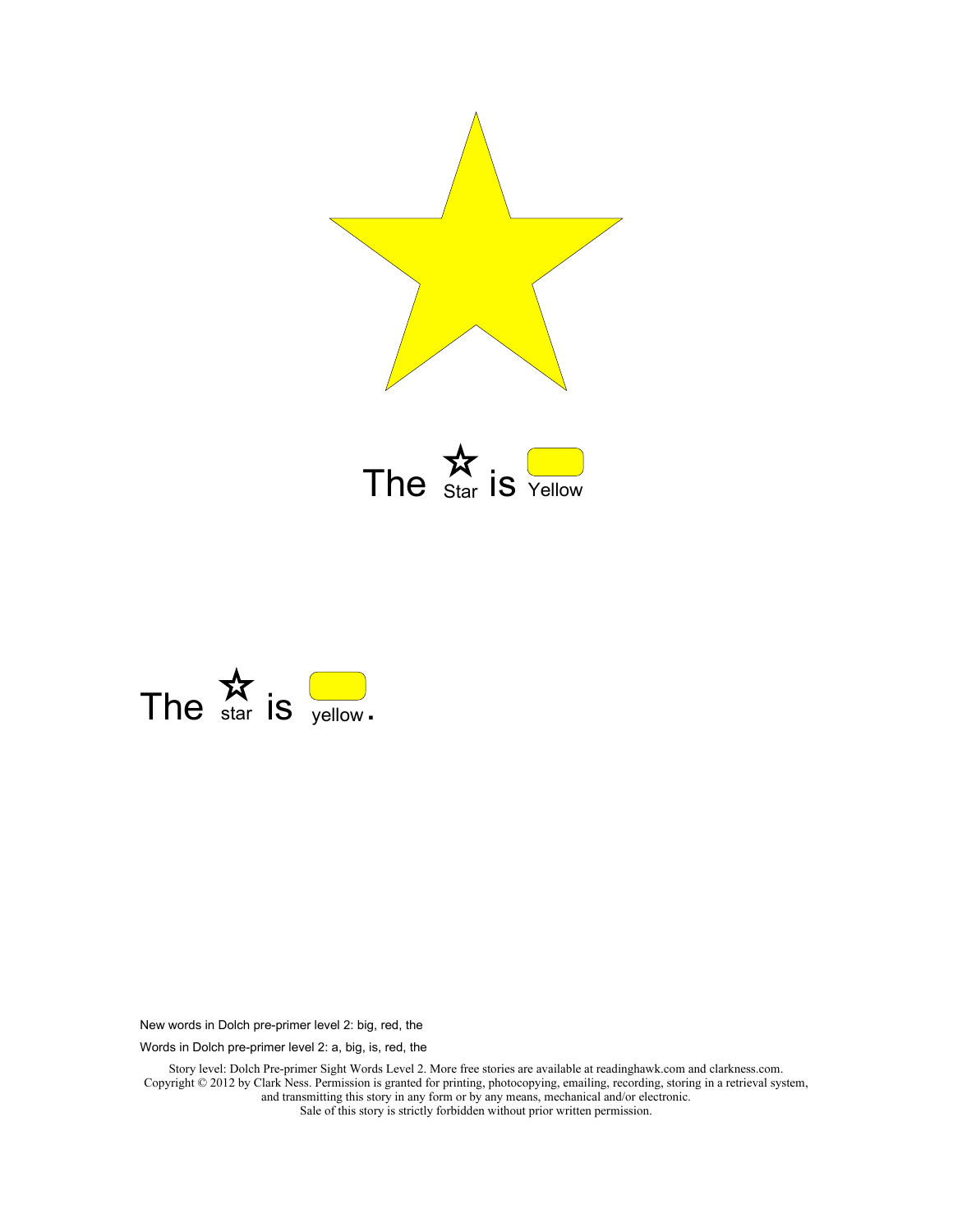



Words in Dolch pre-primer level 2: a, big, is, red, the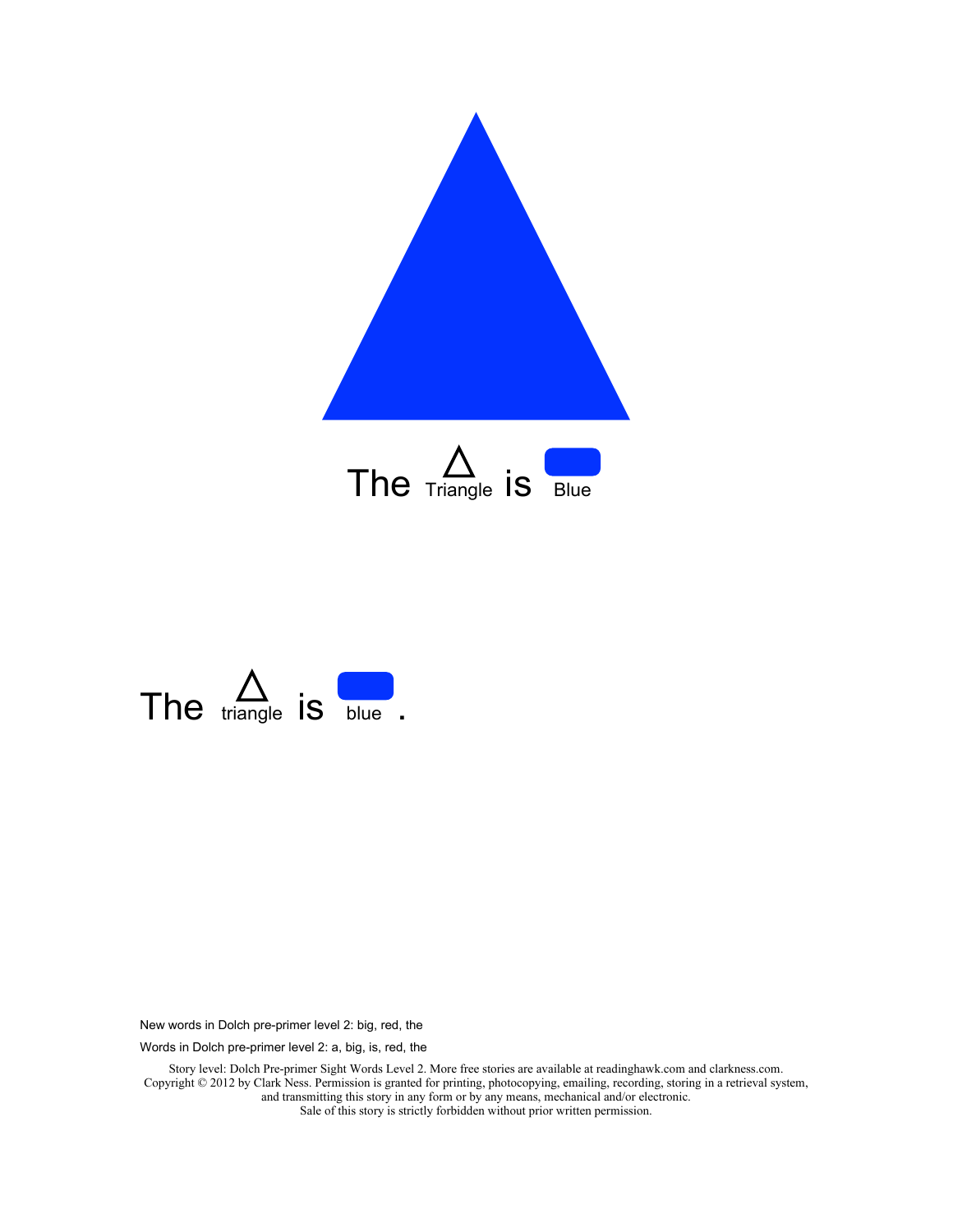

The  $\sum_{\text{triangle}}$  is Red



Words in Dolch pre-primer level 2: a, big, is, red, the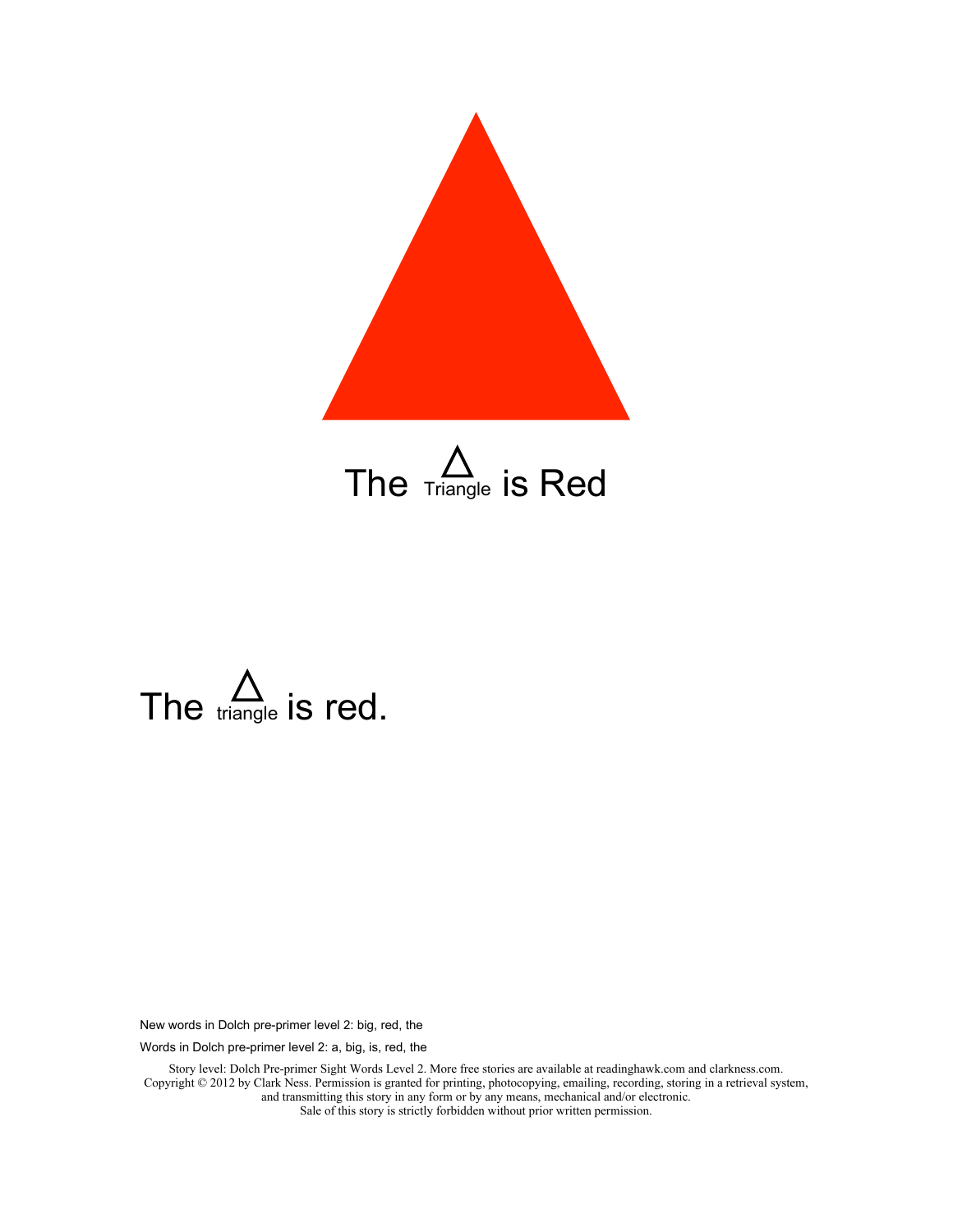



Words in Dolch pre-primer level 2: a, big, is, red, the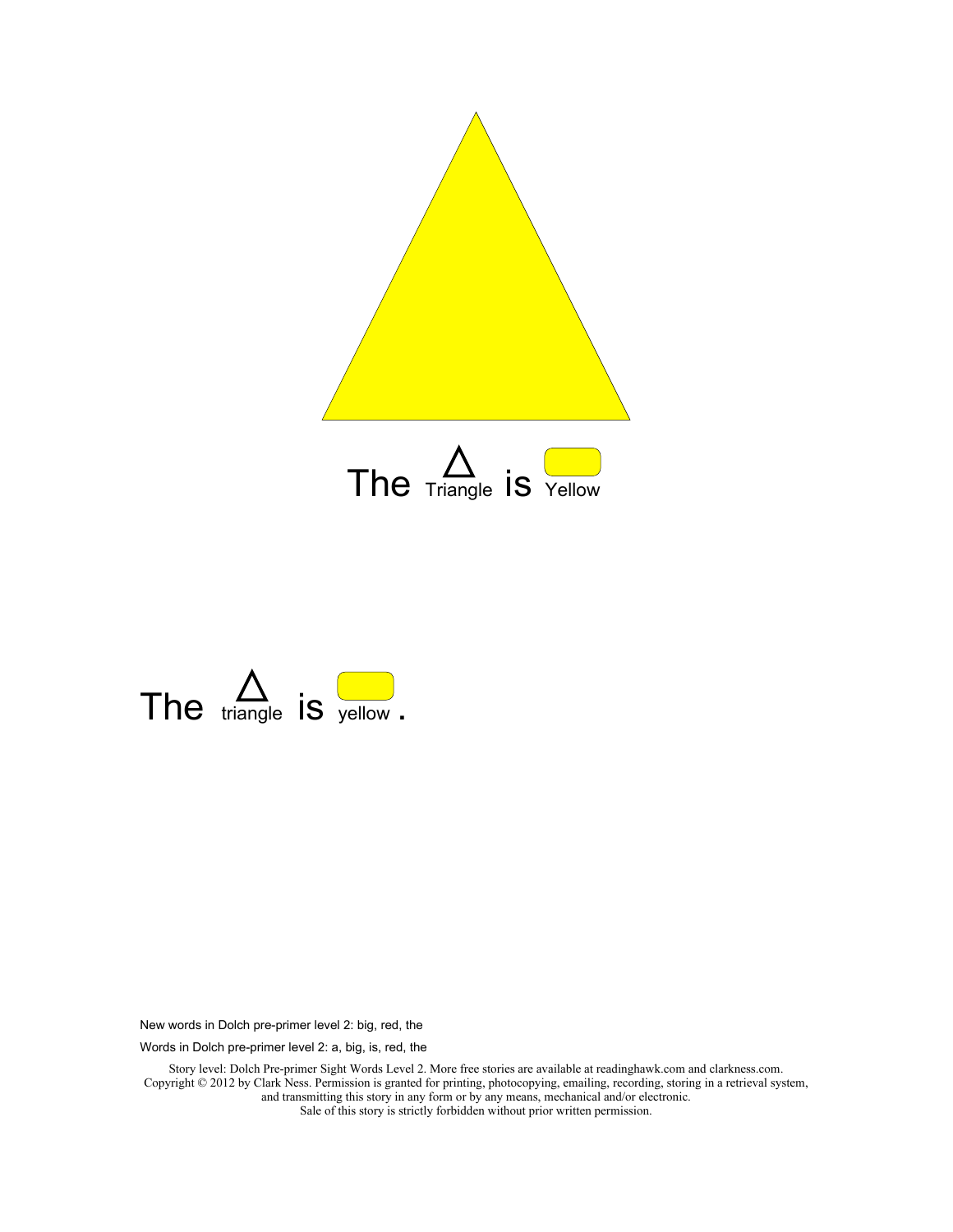

Mount Shasta, California USA





Words in Dolch pre-primer level 2: a, big, is, red, the